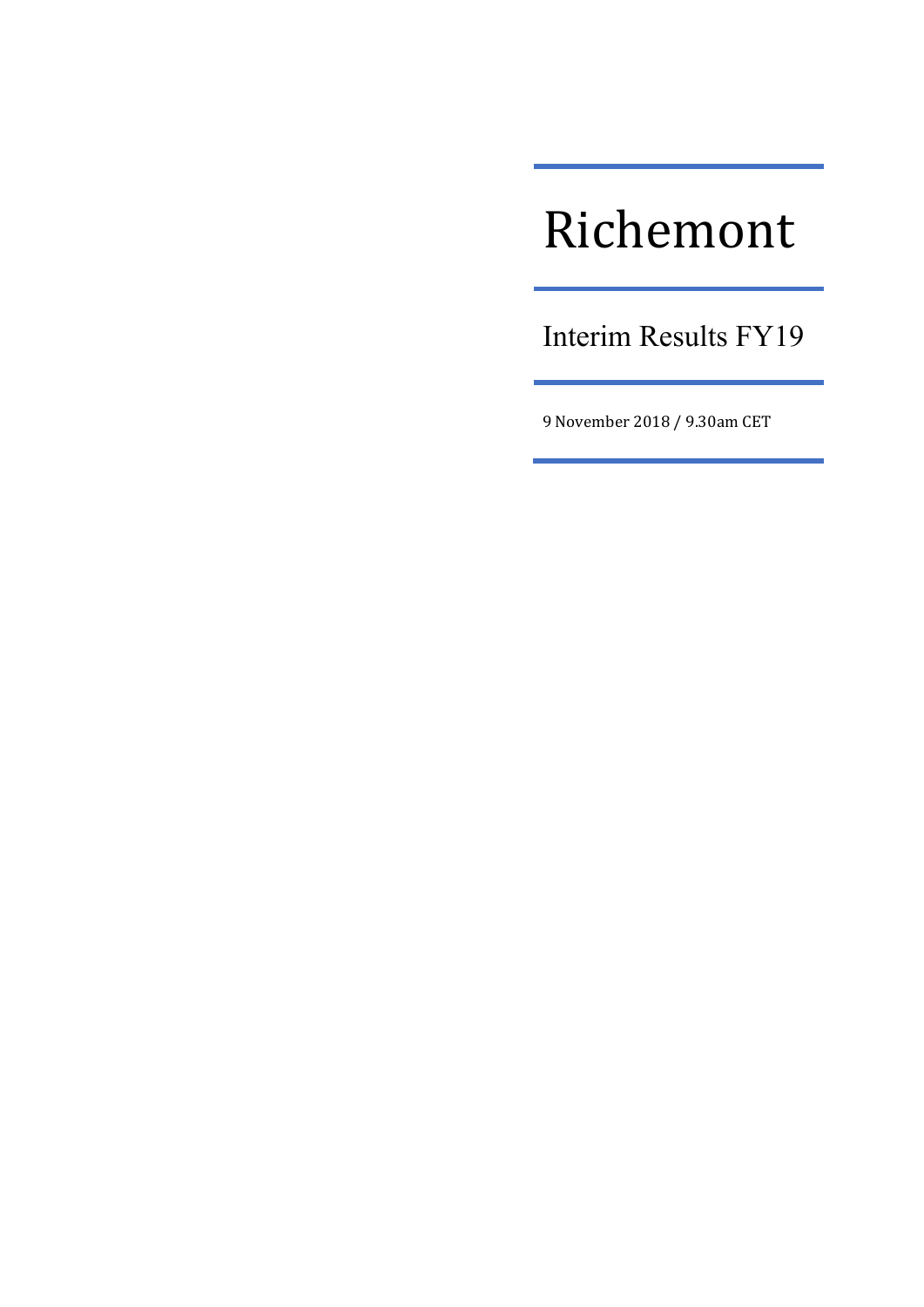#### Interim Results FY19 / 9 November 2018 / 9.30am CET

| INTRODUCTION : Ms Sophie Cagnard, Group Corporate Communications Director 3 |  |
|-----------------------------------------------------------------------------|--|
|                                                                             |  |
|                                                                             |  |
|                                                                             |  |
|                                                                             |  |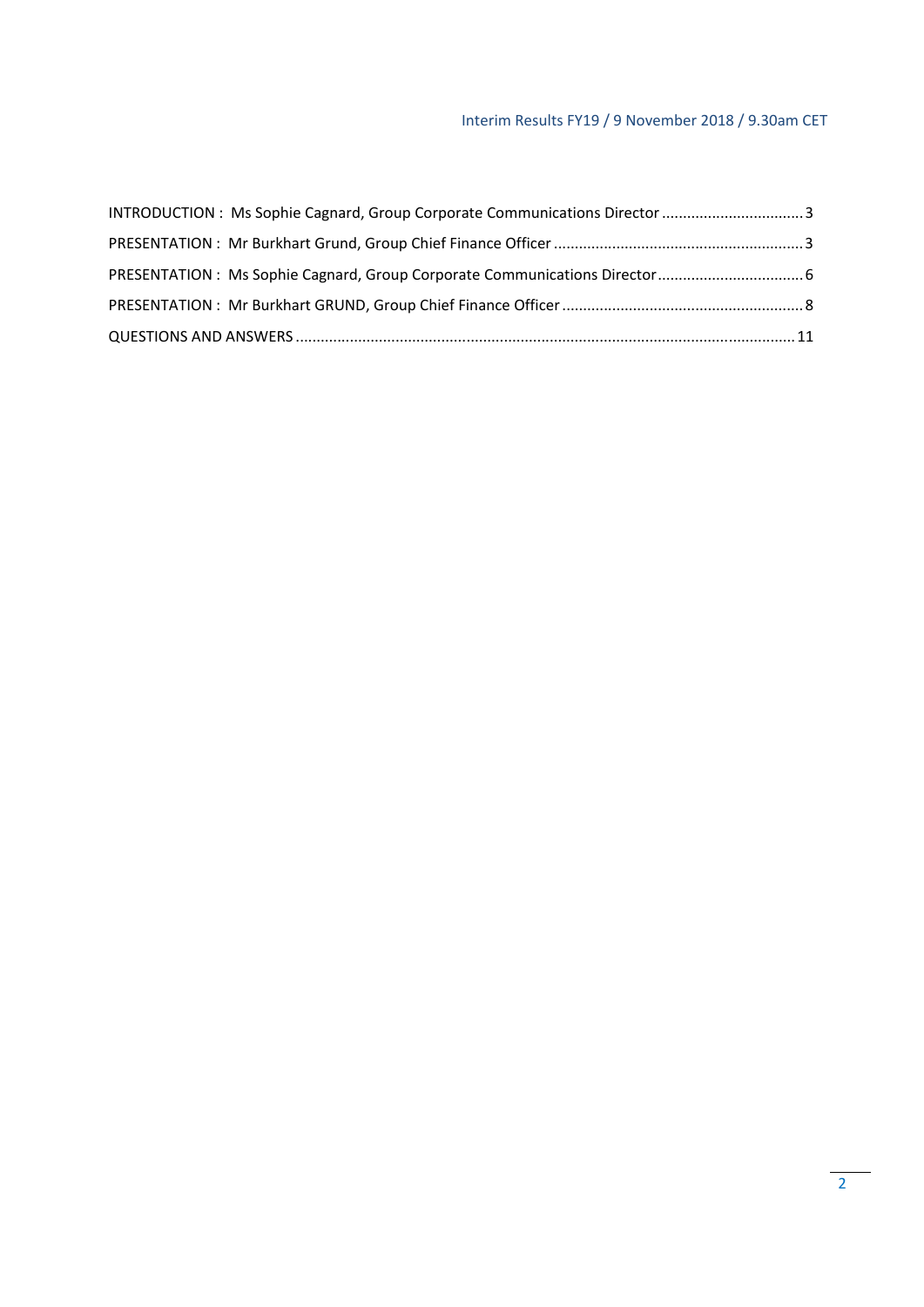Dino: Ladies and gentlemen, welcome to the fiscal year 2019 interim results presentation conference call and live web test for Compagnie Financière Richemont. I'm Dino, your call operator. The conference must not be recorded for publication or broadcast. At this time, it's my pleasure to hand over to Burkhart Grund, Chief Finance Officer, and Sophie Cagnard, Group Corporate Communications Director. Please go ahead.

# **INTRODUCTION** : Ms Sophie Cagnard, Group Corporate Communications **Director**

Sophie CAGNARD: Thank you, Dino. Good morning. Good morning, everyone. Burkhart Grund, Chief Finance Officer, James Fraser, IR Executive and I would like to thank you for joining the audio webcast today to review Richemont's results for the six months ended 30 September 2018. We would like to remind you that the company announcement and financial presentation can be downloaded from Richemont.com, and that the replay of this audio webcast will be available on our website today at 3:00pm, Geneva time. Before we begin, may I draw your attention to the disclaimer on our presentation and company announcement regarding forward-looking statements, as defined in the United States Private Securities Litigation Reform Act of 1995. First, Burkhart will take you through the highlights, before reviewing Group sales. I will then present some key developments of the Maisons and of the Online Distributors. Thereafter, Burkhart will walk you through the financials and conclude. This presentation will be followed by a Q&A session. I will now hand you over to Burkhart.

## **PRESENTATION** : Mr Burkhart Grund, Group Chief Finance Officer

Burkhart GRUND: Thank you, Sophie. Good morning to everyone listening. Thank you for your time. Before looking at the numbers, let me remind you that the results of newly acquired YOOX NET-A-PORTER and Watchfinder have been included in the Group's financial statements with effect from 1 May and 1 June 2018 respectively. They are grouped under 'Online Distributors', which is a newly formed business area. As you will have seen, the firsttime consolidation of Online Distributors has had a material impact on sales, operating profit, cash flow and net cash. Regarding distribution channels, we have a newly reported distribution channel, online retail, which regroups the sales of YNAP as well as the online sales portion of both Watchfinder and the Group's Maisons. Retail now incorporates only sales from the Group's directly operated boutiques. With this now clarified, let us look at the numbers.

Sales for the first half of the current fiscal year increased by 24% at constant exchange rates and by 21% at actual exchange rates. This includes the sales of YOOX NET-A-PORTER and Watchfinder. You will have noticed that the level of online retail sales has jumped from 1% to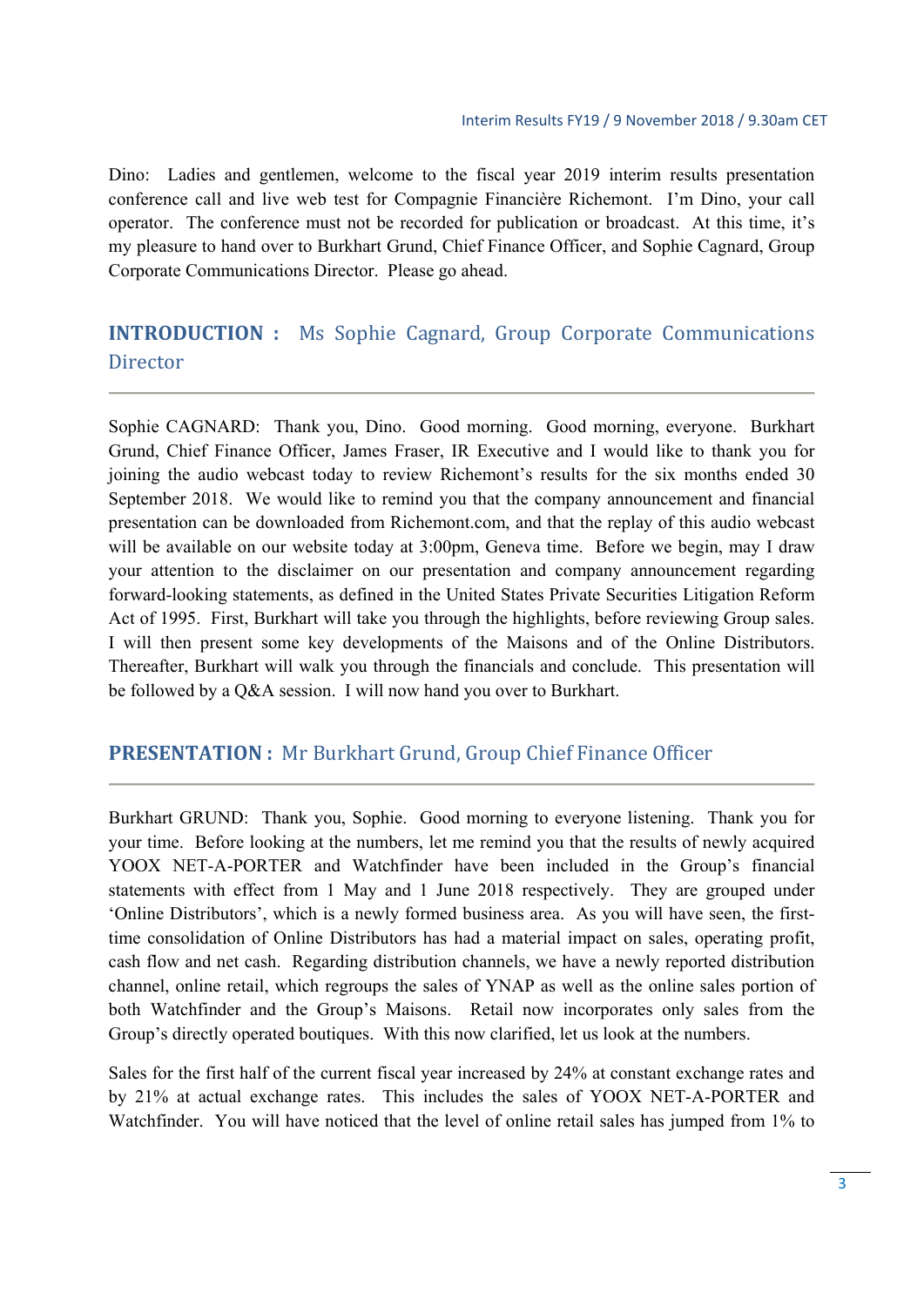14% of Group sales. Excluding the Online Distributors, sales for the period increased by 8% at constant exchange rates and by 6% at actual exchange rates. Most regions and all business areas saw growth, led by double-digit increases in jewellery and in the Group's directly operated boutiques. Here, watch sales expanded by a double-digit rate as well. Operating profit decreased by 3% to  $\epsilon$ 1.13 billion. The  $\epsilon$ 36 million decline versus the first half of last year is more than explained by charges of  $E$ 159 million comprised of, on the one hand, amortisation of intangible assets, principally related to the acquisition of YNAP and Watchfinder, and on the other hand, one-time acquisition and disposal-related charges mainly linked to the Lancel disposal. Profit for the period increased to  $\epsilon$ 2.253 billion, primarily as a result of a post-tax noncash gain of  $\epsilon$ 1.378 billion, which I will explain in more detail later. Whilst the gross cash position was higher at  $\epsilon$ 6.3 billion, the net cash position was lower at  $\epsilon$ 1.6 billion, predominantly because of the consideration paid for the settlement of the YOOX NET-A-PORTER and Watchfinder acquisitions.

Let me now walk you through the Group sales performance, first by region, then by distribution channel and finally by product lines, with changes versus last year, as always, expressed in constant currencies. Let us start with Europe, our second-largest region, with 30% of Group sales. First half sales increased by 28% overall, benefiting from the integration of YNAP and Watchfinder, for whom Europe represents the largest region. Excluding these newly acquired businesses, sales posted a 1% increase, having been impacted by the sale of Lancel in June 2018. Performances in the region were varied, with sales in France, our largest market in the region, and Switzerland both showing good growth. The United Kingdom contracted after a strong comparative in the prior year period. Retail sales increased by high single digits on strength from the Jewellery Maisons and Specialist Watchmakers, which more than offset lower wholesale sales. The decline in wholesale sales reflected our continued focus to align inventories with end client demand. With respect to product lines, jewellery continued to outperform with double-digit sales growth, and watch sales were stable compared with the prior year period.

Let us now move to Asia Pacific, where sales increased by 20% overall and accounted for 37% of the Group's total. If we exclude Online Distributors, sales growth was 14%. Within the region, mainland China posted high single-digit growth, and the other main markets increased double digits. Both retail and wholesale channels enjoyed double-digit growth, with particular strength in jewellery and watches.

Let us now look at the Americas region, where sales increased by 42% overall and by 13% excluding Online Distributors. The significant difference in growth rates, 42% including and 13% excluding Online Distributors, reflected the fact that the Americas represented the secondlargest region for YNAP. Both retail and wholesale channels grew, with retail strongly outperforming wholesale. Growth was broad-based across product lines and business areas. More specifically, this was driven by double-digit increases in jewellery, clothing, writing instruments, as well as in the Jewellery Maisons, Montblanc and the Fashion & Accessories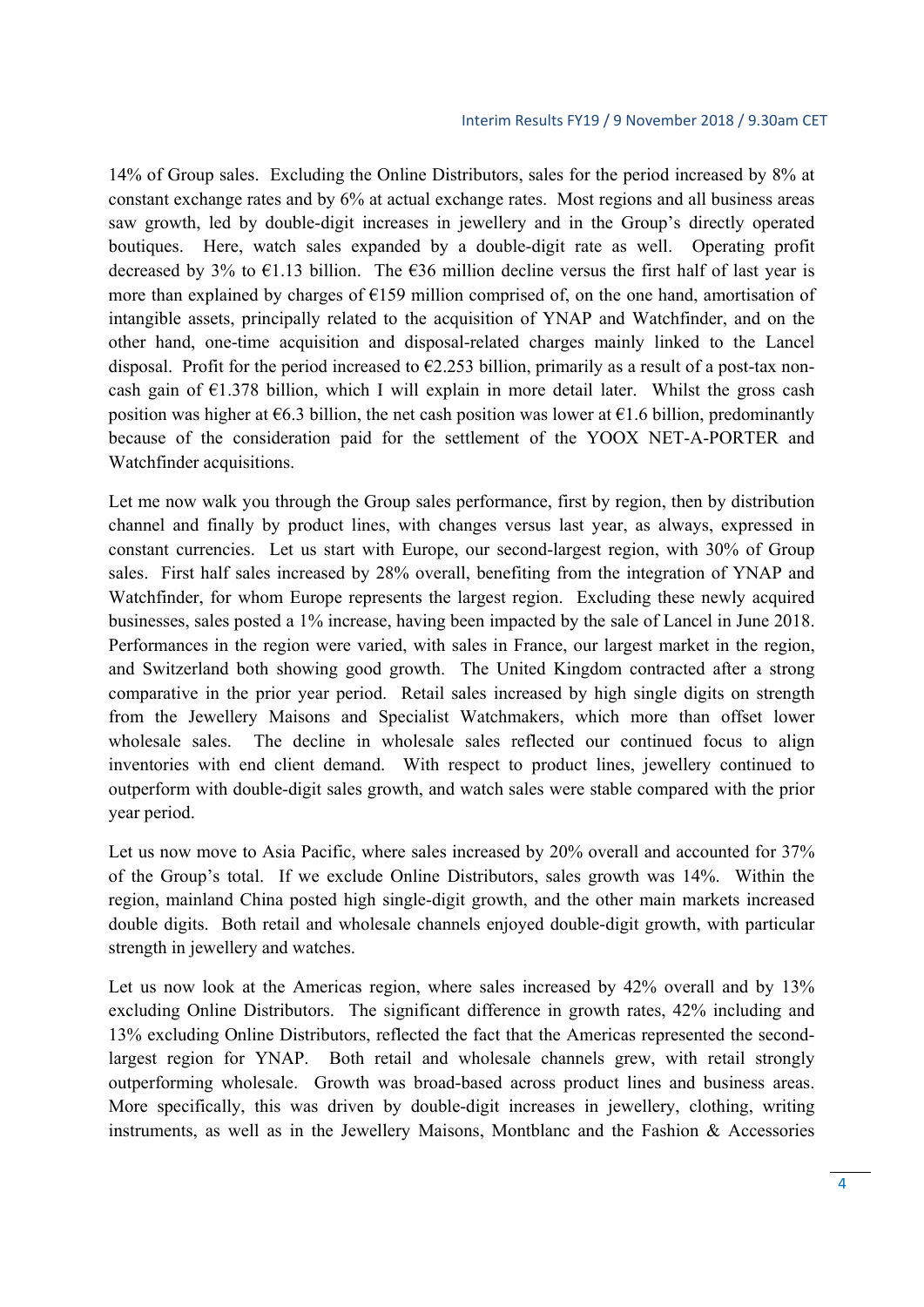Maisons. The region contributed 18% to Group sales, with the USA remaining our largest market, ahead of mainland China and Hong Kong.

Let us now turn to Japan, which represented 8% of Group sales, and increased by 14% overall and by 8% excluding Online Distributors. Sales for the period benefited from higher domestic and tourist spending, driven by a comparatively weaker yen. The high single-digit growth in retail was notably supported by the net opening of five directly operated boutiques. Watch sales registered double-digit increases, with jewellery growth at high single digits.

Finally, Middle East and Africa. The region, which represented 7% of Group sales, saw a 4% increase in sales overall. Excluding Online Distributors, sales declined by 4%, which can be partly explained by lower tourist spending, given the comparative strength of local currencies. Sales have also been negatively impacted by continued regional and geopolitical uncertainties. By product line, it is worth mentioning that there was strong growth in writing instruments and clothing.

Let us now turn to sales by distribution channel. First, the retail channel. The sales in our directly operated boutiques were strong, up by 13% compared with the prior year period. There was growth in all regions, led by double-digit performance in Asia Pacific, the Americas and Middle East and Africa. Retail sales benefited from store openings in the period and from the internalisation of external points of sales in the Middle East at the end of calendar year 2017. Against these openings, the number of directly operated boutiques was reduced by 33 to 1,090, as a consequence of the disposal of Lancel. The contribution to Group sales of our directly operated boutiques was 52% overall. The contribution is lower than a year ago due to the creation of the online retail distribution channel. Excluding this new channel, retail contribution, in fact, was four percentage points above the prior year period at 61%.

Second, online retail. This newly reported distribution channel represents the sales from YNAP and the online sales portion of both Watchfinder and the Group's Maisons. As mentioned earlier, YNAP has been consolidated since May and Watchfinder since June. This distribution channel (TC: 00:10:00) accounted for 14% of Group sales.

Third, wholesale. This channel includes sales to franchise partners and to multi-brand retail partners. Wholesale sales were 1% above the prior year period as a double-digit increase in Asia Pacific, and growth in the Americas and Japan were offset by declines in the other regions. Watch inventory management initiatives and further improvements in the watch wholesale network, as well as the internalisation of points of sale in the Middle East weighed on performance. Jewellery, leather goods, writing instruments and clothing all had solid growth. After the creation of the new online retail channel wholesale sales stood at one-third of Group sales.

Finally, let us move to the sales breakdown by product line. You probably noticed that with the inclusion of YNAP, clothing became the Group's third-largest product line, with a 15%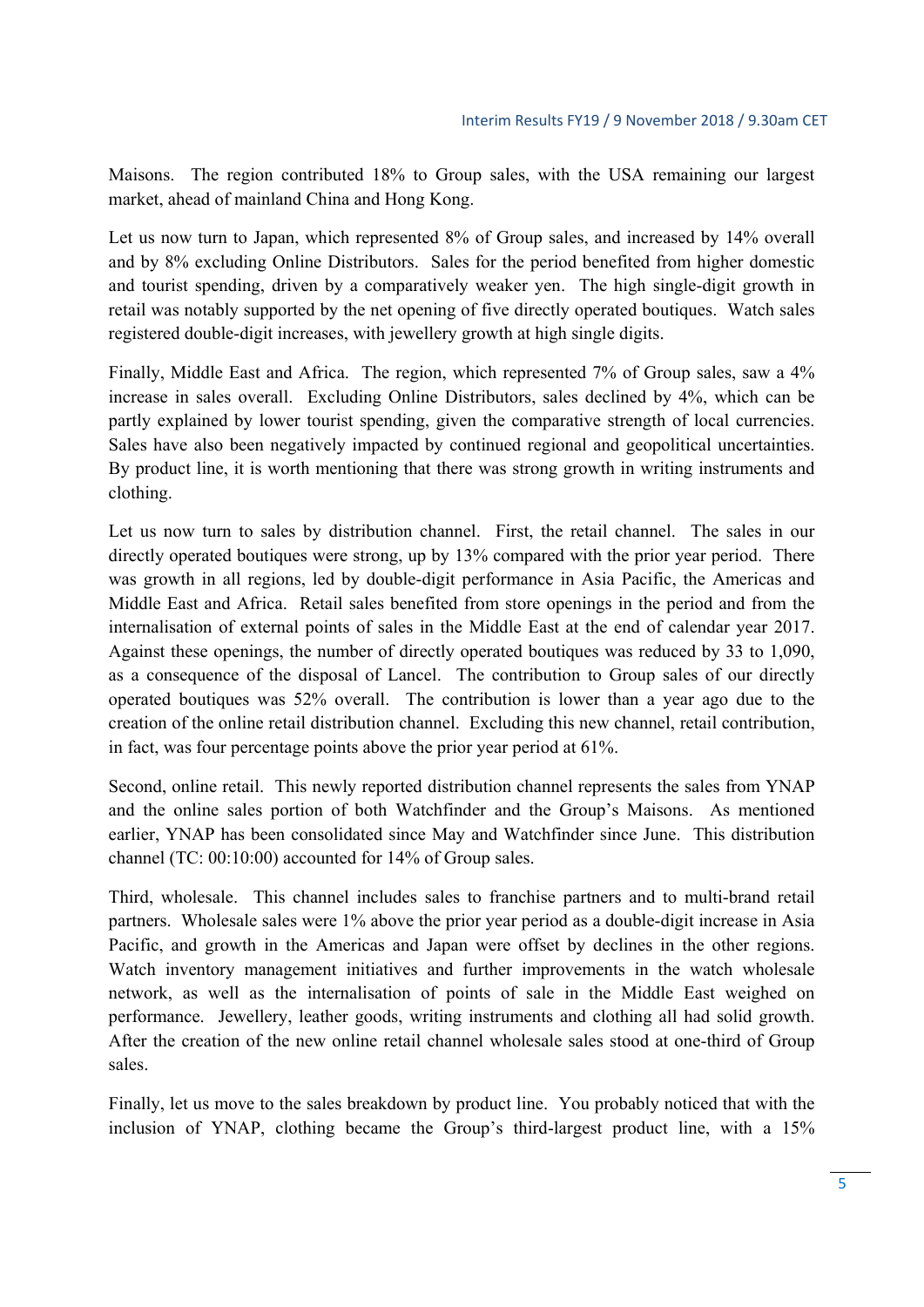contribution to sales. Note that for the time being, all YNAP sales have been allocated to clothing. Jewellery and watches remain the Group's largest product lines, but each contributed to less than 40% of Group sales, compared to 39% and 43% respectively a year ago. Jewellery sales rose by 15%, with growth at Cartier, Van Cleef & Arpels and Piaget, and in all regions. Watch sales saw a high single-digit increase overall, with good end client demand leading to strong retail sales. The exceptional growth in clothing reflected the first-time consolidation of YNAP. Excluding YNAP, clothing sales increased double digits nonetheless. Excluding the sale of Lancel, leather goods rose at constant rates compared with the prior year period. Over to you, Sophie.

# **PRESENTATION** : Sophie Cagnard, Group Corporate Communications Director

Sophie CAGNARD: Thank you, Burkhart. Let me start with the Jewellery Maisons, which include the Cartier and Van Cleef & Arpels Maisons. They reported a 9% increase in sales against strong comparatives with the prior year period. Growth was broad-based across regions, with particular strength in Asia Pacific and the Americas. Retail sales increased double digits, while wholesale sales were slightly down over the prior year period. The Jewellery Maisons operating results improved 19% to  $\epsilon$ 1.17 billion. Higher sales combined with manufacturing efficiency more than offset additional communication initiatives and led to a 33.8% operating margin. This is 280 basis points higher than in the first half of the last year.

Let's look at the main developments over the past six months. The double-digit growth in jewellery was particularly driven by the continued success of the Love and Juste un Clou collections at Cartier, and by the Perlée and Alhambra collections at Van Cleef & Arpels. Watches enjoyed solid contributions from Ballon Bleu, Panthère and the successfully relaunched Santos watch collection at Cartier, as well as from the Poetic Complications at Van Cleef & Arpels. Retail strength across regions included the benefit of eight net new store openings, notably in China, Hong Kong and the USA. The wholesale performance continued to reflect our commitment to improve our third-party retail network, with the ensuing closure of some points of sale. Cartier had strong growth in online sales, granted from a small base, spread across most markets. Cartier also began offering a number of watch collections on Net-A Porter and MR PORTER.

Let us now review our Specialist Watchmakers business area, which consolidates the results of eight watch Maisons. Sales increased by 2%, with strong growth in Asia Pacific, good performance in Japan and stable sales in the Americas. Retail sales representing end client demand increased double digits, more than offsetting lower wholesale sales. Operating margin decreased by 80 basis points to 18.5%, impacted by stock provisions linked to the physical return of inventory buy-backs, which, as you will remember, we reported in May, as they had been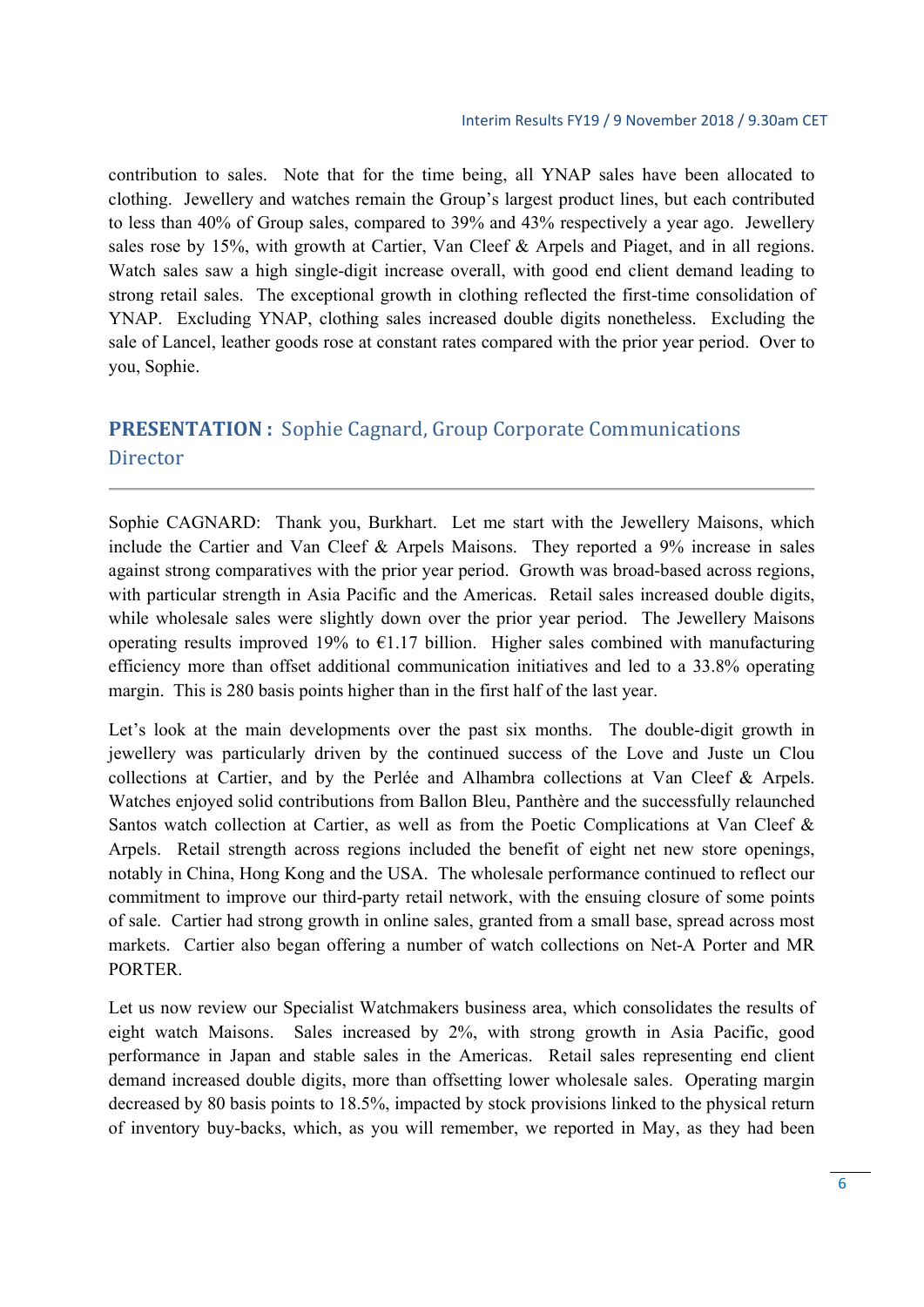provisioned in the full-year 2018 results. Excluding this impact, operating margin increased by 130 basis points compared to the prior year period. Performance was positive overall, though it was varied across Maisons, regions and channels. Vacheron Constantin, Roger Dubuis, Jaeger LeCoultre, Lange & Söhne and Piaget all outperformed, with good client response to new references within existing collections. Let me give you two examples, the Overseas chronograph at Vacheron Constantin and the Excalibur Spider Pirelli edition at Roger Dubuis. The IWC 150th anniversary collection was equally well received. Retail sales grew across all regions. In wholesale, a high single-digit increase in Asia Pacific mitigated declines in other regions as we continue to control the sell-in to multi-brand retail partners and optimise our wholesale network. Sales of watches online have been progressing well from a small base, with collections from six of our eight Specialist Watchmakers now available on MR PORTER and NET-A-PORTER websites.

Now let us talk about Online Distributors, our new business area, which regroups YOOX NET-A-PORTER and Watchfinder. Sales made by YNAP of Richemont's Maisons' products are shown on both the Maisons' respective business areas and on the Online Distributors. They are subsequently eliminated under inter-segment eliminations. Online Distributors generated sales of €893 million and an operating loss of €115 million, as results were affected by the amortisation of intangible assets recognised on acquisition. Online Distributors accounted for most of the  $E$ 82 million amortisation charge disclosed in the notes to the accounts.

Let us now look at some developments during the four- to five-month period under review for this new business area. Over the past five months, YOOX NET-A-PORTER has been quite active. It launched an online flagship store for Balmain and one for Azzedine Alaïa. It continued the rollout of omnichannel capabilities for the online flagship stores. NET-A-PORTER introduced The Vanguard programme to promote the up-and-coming fashion designers, thereby underling NET-A-PORTER's expertise in discovering and supporting the brightest new fashion talents. It also introduced a new kidswear offer. Following the launch of a fine jewellery and watch suite on NET-A-PORTER in April, MR PORTER launched the Luxury Watch Guide in June, with the objective to become the ultimate destination for luxury watches. They notably include the following watch and jewellery brands: Cartier, Tag Heuer, Vacheron Constantin and Zenith for watches, Boucheron, De Grisogono and Piaget for jewellery. The Outnet continued its international expansion through the activation of local warehouses in Dubai and Tokyo, in-language customer care, localised websites, apps and offerings priced in local currencies.

It is still early days to comment much on Watchfinder, since it has been consolidated for four months only. Watchfinder has looked to enhance its visibility and reach a wider audience through television ads, sponsorship and digital outreach. Watchfinder is already the most followed luxury watch channel on YouTube.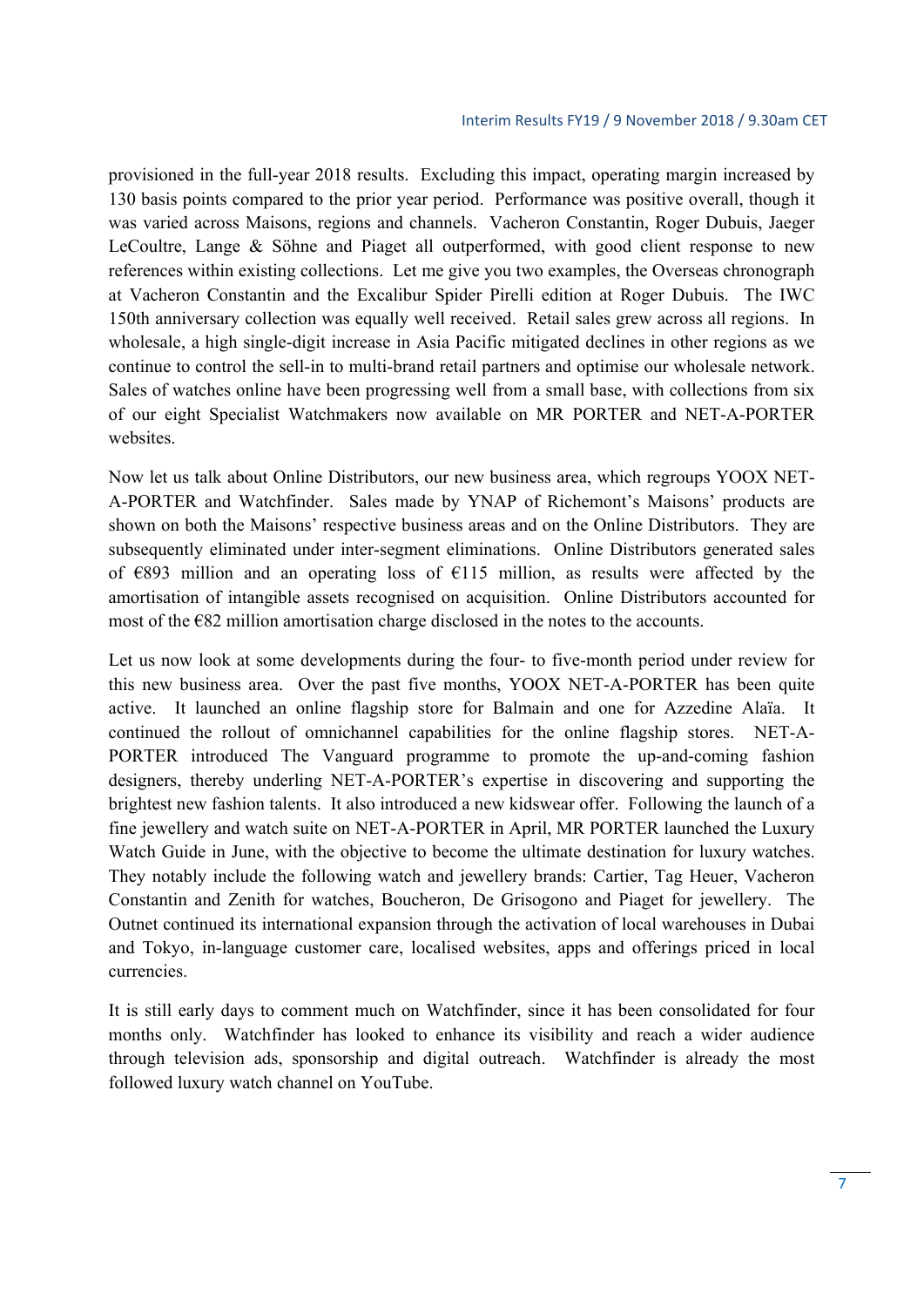Finally, let us move to the other businesses, which include Montblanc, the Group's Fashion & Accessories businesses, its unbranded watch component manufacturing and real estate activities. The 1% growth includes the impact of the disposals of Shanghai Tang in July 2017 and Lancel in June of this year. Excluding these disposals, sales increased by mid-single digits, led by Europe and the Americas. The operating loss was  $\epsilon$ 46 million, including one-time charges of  $\epsilon$ 58 million related to the Lancel disposal. Excluding these one-time items, the operating results were positive.

Let us look at the developments of some of the Maisons. Most Maisons and regions posted growth during the period. Montblanc and Peter Millar enjoyed healthy increases in sales, with growth at Montblanc driven by large leather goods and writing instruments, with the success of Meisterstück Le Petit Prince and Fox collections. Higher clothes sales were notably supported by store openings and by the success of shoes, eyewear and fragrances, (TC: 00:20:00) underlining the Maisons' continued desirability. Azzedine Alaïa posted good growth in sales, also benefiting in part from store openings. Excluding the impact of the disposals of Shanghai Tang and Lancel, and reintegrating the sales from the online flagship stores, retail sales showed growth. Wholesale sales increased across most Maisons, driven primarily by Chloé and Peter Millar, growing digital sales across the Maisons reflecting their ongoing digital transformation. Burkhart, over to you.

## **PRESENTATION** : Burkhart GRUND, Group Chief Finance Officer

Burkhart GRUND: Thank you, Sophie. Let me walk you through the rest of the P&L, starting with gross profit. Gross profit increased by 16% overall, resulting in a gross margin of 62.5%, a 300 basis point decrease from last year. Excluding the integration of YNAP and Watchfinder in the current period's results, gross margin was 66.6%, an increase of 110 basis points compared with last year. Improved manufacturing efficiency, a larger share of online and offline retail, and relatively favourable currencies overall were the primary drivers to the improved gross margin.

Let us now look at our operating expenses. The overall expense increase of 24% includes the Online Distributors in the current period. It also reflects one-time items of  $\epsilon$ 77 million, primarily related to the Lancel disposal, and €82 million of amortisation of intangible assets on acquisition. Altogether, these charges amounted to  $E$ 159 million. Excluding these  $E$ 159 million charges and excluding Online Distributors as well, the increase in operating expenses was limited to 4% at actual exchange rates. I will now walk you through the expenses by category. Selling and distribution expenses, which accounted for 52% of total operating expenses, rose by 10% at actual exchange rates and by 12% at constant exchange rates. Excluding Online Distributors, selling and distribution expenses rose by 4% at actual exchange rates. This increase is primarily due to strong retail sales and the associated higher variable rental costs, notably in Asia, where we enjoyed strong sales growth. Communication expenses rose by 17% at actual or by 20% at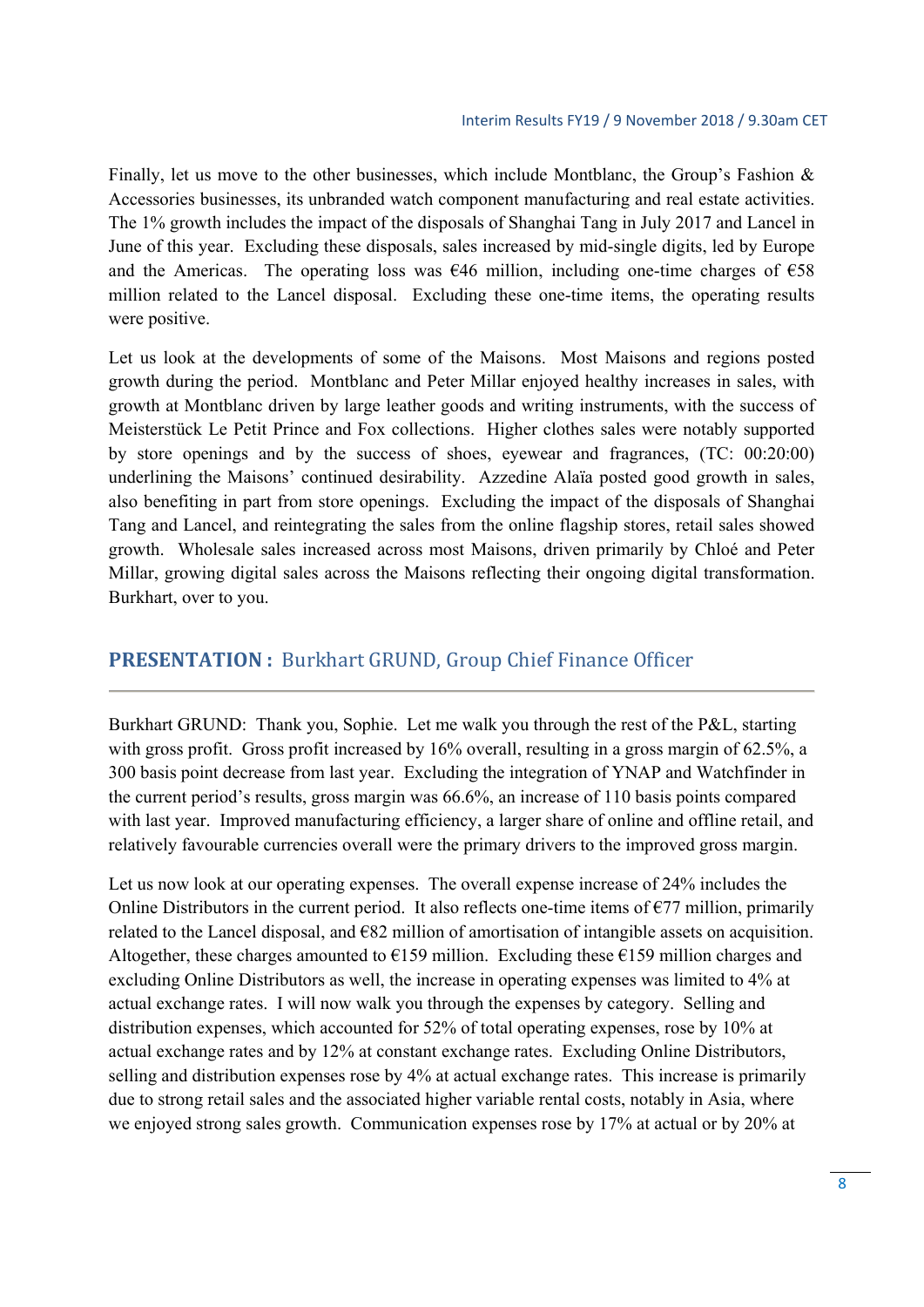constant exchange rates, mainly due to the first-time integration of the Online Distributors and communication initiatives at the Jewellery Maisons.

Administration expenses grew by 34%, or 37% at constant exchange rates. This growth mainly reflected the inclusion of the Online Distributors, investments in IT and digital initiatives, fulfilment expenses of  $E91$  million related to the Online Distributors. Other expenses amounted to  $\epsilon$ 163 million and included the  $\epsilon$ 159 million charges previously mentioned. Net operating expenses as a percentage of Group sales increased slightly from 45% a year ago to 46%. This leads us to operating profit. Higher expenses linked to the first-time consolidation of YNAP and Watchfinder and the €159 million of acquisition and disposal-related charges just mentioned, all contributed to the  $\epsilon$ 36 million reduction in operating profit. The overall operating margin now stands at 16.6%, a reduction of 410 basis points compared to the previous year. Excluding Online Distributors, operating profit increased by 7% and operating margin by 40 basis points to 21.1%.

Let us now review the P&L items below operating profit, starting with finance costs. Net finance costs for the period amounted to  $\epsilon$ 47 million compared to a  $\epsilon$ 72 million net finance income in the prior year period. The  $E119$  million reversal related mostly to two factors. First, a  $\epsilon$ 38 million loss was recorded on monetary items compared to an  $\epsilon$ 84 million gain in the prior year period, mainly due to unfavourable movements in period-end exchange rates on our cash position. As a reminder, cash investments are translated at balance sheet closing rates. Second, interest costs in the period included €35 million relating to the €4 billion corporate bond issued in March 2018, with an average maturity of 13 years and a weighted average coupon of 1.469%, to be very precise.

Let us now turn to the profit for the period, which increased to  $\epsilon$ 2.253 billion, reflecting the €1.378 billion post-tax non-cash accounting gain on the revaluation of existing YNAP shares. Excluding this gain, profit for the period was 10% lower at  $\epsilon$ 875 million. This reduction is primarily due to the lower operating profit and the negative reversal of the net finance results just discussed. Our effective tax rate amounted to 22%.

I would now like to focus on cash flow from operations, which amounted to  $\epsilon$ 733 million. The  $\epsilon$ 375 million reduction reflected the higher absorption of cash for working capital as a consequence of high inventories and a reduction in creditors. Inventory increases, both at the Maisons and YNAP, resulted in an outflow of €195 million compared with a net cash inflow of  $€110$  million in the prior year period. The reduction in creditors is primarily linked to the physical returns of inventory from the buy-back programme reported for the year ended March 2018. As a result, working capital needs amounted to  $\epsilon$ 837 million,  $\epsilon$ 477 million higher than the prior year period.

Let us now turn to our gross capital expenditure, which amounted to  $E279$  million, representing 4% of Group sales, compared with 3% in the prior year period. Most of the  $\epsilon$ 118 million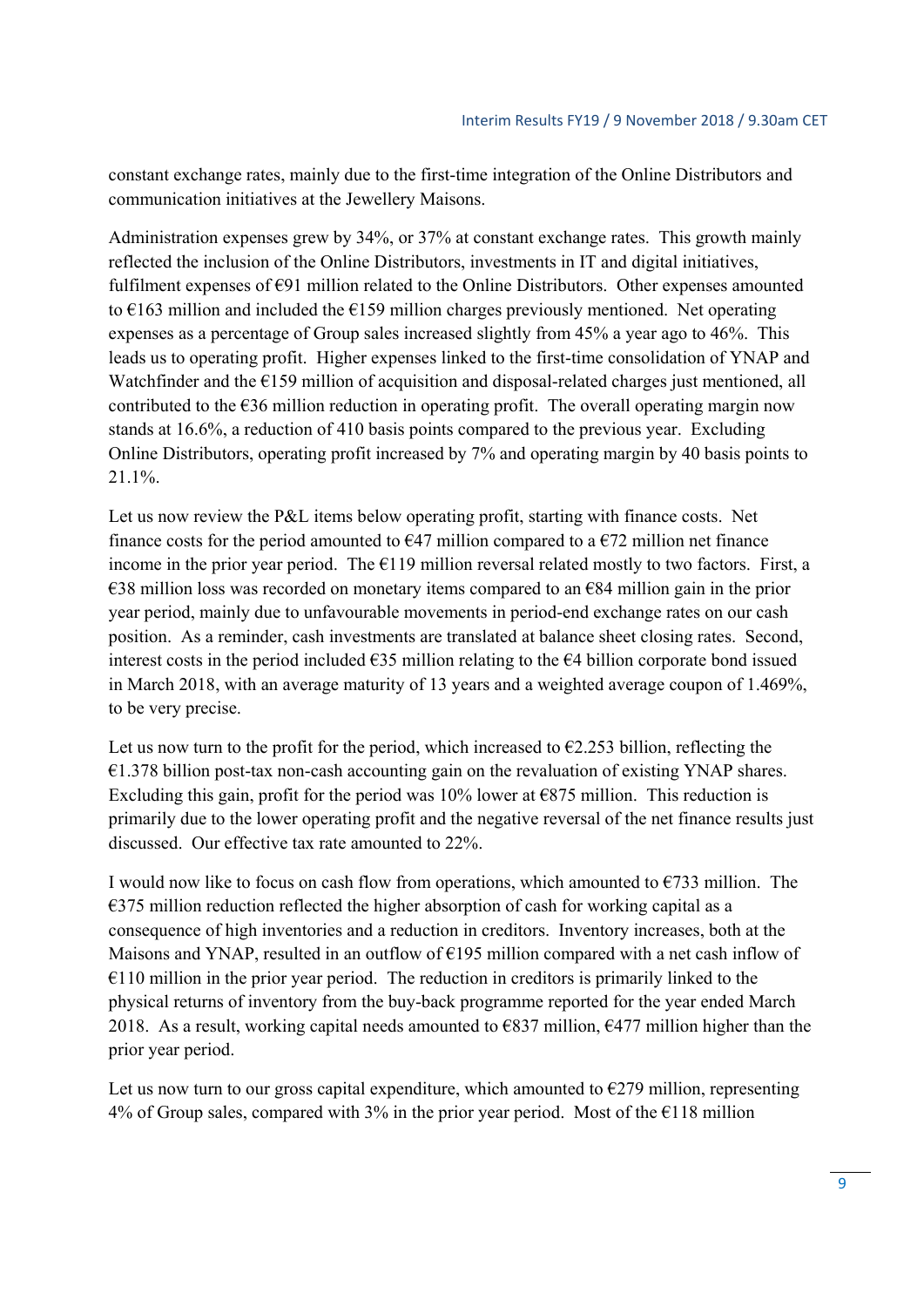increase in capital expenditure related to YNAP. Looking at CAPEX by nature, 39% of the gross expenditure was related to point-of-sale investments, including internal and franchised boutiques and corners. Investments were focused primarily on store renovation and relocation. The most notable projects were the Van Cleef & Arpels store in Shin Kong Place in Xi'an, the ongoing renovation of the Cartier store on New Bond Street in London, and the relocation of Cartier on Peking Road in Hong Kong and on Post Street in San Francisco, as well as the IWC and Panerai relocated stores on Ginza in Tokyo. Montblanc continued the rollout of its new retail concept, which has now been extended to 78 stores. 7% of the gross expenditure was related to manufacturing investments. This primarily related to research and development facilities in Neuchâtel. Other investments accounted for the remaining 54%. They included the ongoing renovation of Richemont's central logistics centre in Villars-sur-Glâne in Switzerland, as well as investments in IT at YNAP and the rest of the Group.

Let us now turn to free cash flow. Free cash inflow amounted to  $\epsilon$ 308 million. This  $\epsilon$ 134 million increase compared with the prior year period reflected lower cash generated from operations, which was more than offset by lower net investments. Although CAPEX was higher this year, remember that last year saw an investment in Dufry. Now on to our balance sheet, which remains very strong, with shareholders equity accounting for 56% of the total compared with 76% in the prior year. Net cash decreased to  $\epsilon$ 1.58 billion at the end of September 2018, from  $65.3$  billion at the end of our last fiscal year in March 2018. The  $63.69$  billion reduction mainly reflected the annual dividend payment, as well as the acquisitions of YNAP and Watchfinder, which overall resulted in a combined cash outflow of  $63.75$  billion.

This is now time to wrap up the presentation with some concluding comments. Growth in the six months under review was driven by the Jewellery Maisons and the strength of our online and offline stores, including for watches. We have continued to upgrade the quality of our store network and have increased resources allocated to research and innovation. Enhancing the quality and creativity of our products have been key priorities for Richemont. We have kept costs under control, limiting their increase to 4% when excluding Online Distributors and onetime items, abiding by our golden rule that operating expenses should increase less than sales. The first half of fiscal year 2019 (TC: 00:30:00) was also marked by progress on our transformation journey. Enhanced digital initiatives at our Maisons, the acquisitions of YNAP and Watchfinder and the recently announced partnership with Alibaba, are all important steps on this journey. YNAP and Watchfinder, the only digital native businesses in our Group, will accelerate our focus on digital marketing and omni-channel, allowing our clients to engage and buy when, where and how they wish. As our Chairman, Mr Rupert, commented, the strategic partnership recently formed with Alibaba will seek to enable Richemont to become a significant and sustainable online player with the important Chinese clientele, both domestically in China and while travelling abroad.

As the Group navigates through an uncertain economic and geopolitical environment, we will continue to be vigilant, while supporting our Maisons and businesses in their marketing,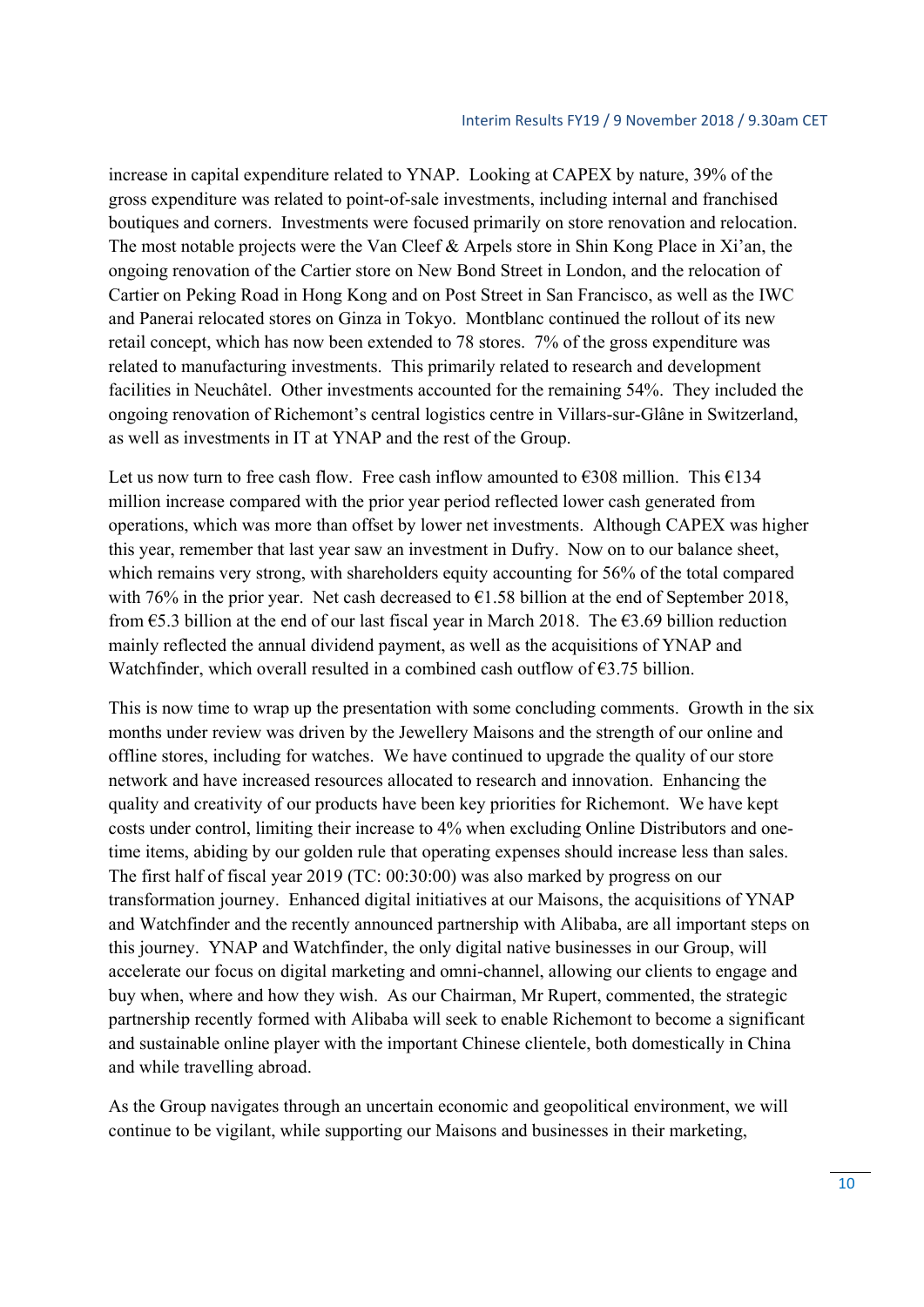communication and distribution initiatives. The  $64$  billion bond placement secured in March with an average maturity of 13 years gives solidity to adapt and to invest into our Maisons and businesses, to ensure we remain attractive and relevant for our clients, while providing long-term value to our shareholders. Thank you.

Sophie CAGNARD: Thank you, Burkhart. Before we take your questions, please try to limit yourself to two, because we have quite a lot of you who I'm sure would like to ask questions to Burkhart. If you also remember to announce yourself and the company you work for. Thank you. Please go ahead.

# **QUESTIONS AND ANSWERS**

Dino: The first question is from Edouard Aubin, Morgan Stanley. Please go ahead.

#### *Edouard Aubin – Morgan Stanley*

Edouard AUBIN: Yes, good morning, guys. Two questions for me. The first one is on exit rate and current trading, so I guess growth came to a halt in September. I think, Burkhart, you were quoted as saying that October rebounded a bit and was in line, so should we understand that October was around 8% growth rate at constant FX? That's number one. Number two on YNAP, if I look at your release, it looks like reported sales for the six months to September were down 1%, so I guess at constant FX, they were maybe slightly up. So how do you explain the very sharp deceleration in the growth rate? I think it's basically the worst applied performance they've posted in years, so if you could provide some colour on why we should be optimistic about the top line going forward.

Burkhart GRUND: Okay, well, that's good. At 10:05am, I'm already quoted, that's quite an achievement. Edouard, you know how we do this. We don't really comment on short-term trading, but I'll just give you a few soundbites so that you have some colour here. September, and I think everybody has done the math, was a slowdown compared to the trading statement that we put out with the five-month August numbers. Some colour here, I would say most of the regions, with the exception of Asia, were more or less in line with the trend of the five months before. The biggest difference was in Asia Pacific, and that was more relating to the travelling or the travel business, which I think was impacted or we think was impacted by two factors. First of all, you must understand that our business is about 50% driven by sales to tourists, and when I say that, that means that it is impacted by the movement of exchange rates. We know that the renminbi has been weakening since this summer, and then you have a lead and lag effect that usually a few months later, this impacts the flow of tourists to one destination or the other. Remember what we said in the full-year results presentation, that's something that happened last year in Europe. When the euro strengthened in May and June, a few weeks later, that demand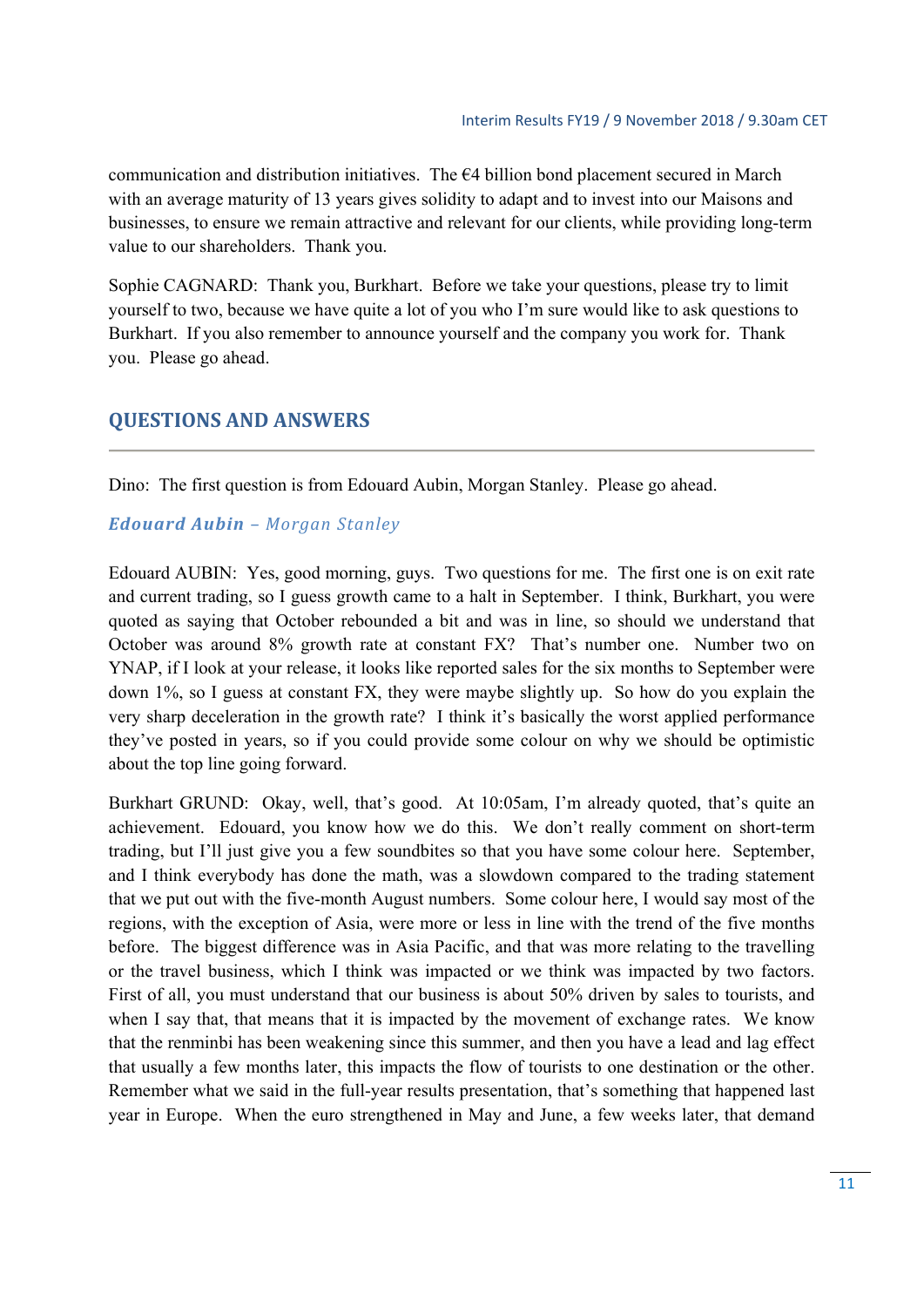migrated east and actually appeared in Hong Kong and Macau. So the renminbi has been weakening, so that, I think, has an impact on tourist business.

Second, in the month of September, we've had some weather conditions where actually we had to shut down, especially in Hong Kong, for a few days, our trading, and I think that has also impacted regional tourism. Second point probably to add is that we've had some quite high comps, especially on the high jewellery side in the previous year. What does that mean for, you know, our current trading conditions, the month of October? If you look at the 6% growth at historic rates over the first six months, that is about the growth rate we've seen in the month of October as well. I would say this is as much visibility as we have today. I tend to say visibility going forward ends with yesterday's sales, right? We know that volatility, not only in our industry, but in other industries and in the equity markets, is a presence today. So that's where we are today in terms of current trading. The YNAP question, now this is a bit tricky for me to answer, because YNAP has been consolidated in our numbers for five months, and on top of that, you start in the month of May and you look at trading over summer. It's a bit difficult to compare to previous years' periods. That being said, what we can say is on a GMV level, there's a double-digit expansion, you know, and I tend to leave my comments at that. Does that answer your question, or at least partially?

Edouard AUBIN: Partially, yes, but again, I mean, as you know, most of the players are growing double digits strongly in the space, so it looks like the performance of YNAP is relatively significantly below the competition, so I was just trying to understand what's driving that underperformance, basically.

Burkhart GRUND: Yes, I understand your concerns.

Edouard AUBIN: Thank you.

Sophie CAGNARD: Next question, please.

Dino: The next question is from Helen Brand of UBS. Please go ahead.

#### *Helen Brand – UBS*

Helen BRAND: Hi, Sophie. Hi, Burkhart. Hi.

Burkhart GRUND: Morning, Helen.

Helen BRAND: Morning. Just to follow up quickly on the last question, can you just confirm whether October, you're seeing 6% growth at constant currency or reported rates? I don't think they're too dissimilar, but just to check. Just within that, can you talk a little bit more around the Chinese consumer overall? So what are they currently doing at home and abroad through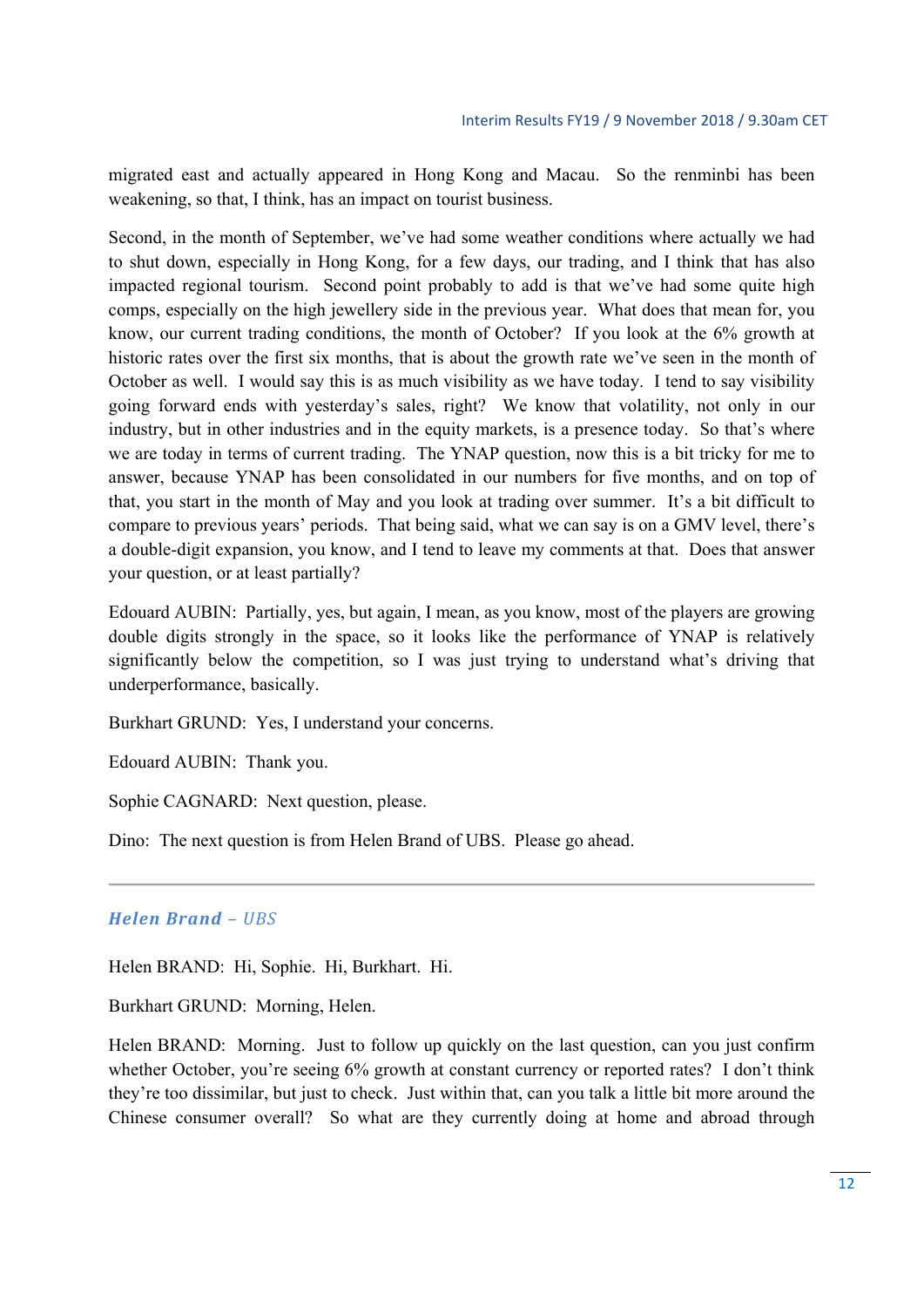September, October, and how does that maybe compare to, you know, the five-month period? I think just secondly, again on YNAP, it looks like, even excluding one-offs, the business was loss making. Obviously, you've talked about some investments there, but what should we really be expecting in terms of profitability for that business though H2 and mid-term? Should we really be expecting that business back into profit and to their mid-term plan? So if you could just talk a bit about profitability there, that would be great.

Burkhart GRUND: Yes. Sorry, Helen, to disappoint you. I mean, we're not, through the back door, going to reintroduce guidance on short-term trading or in a month. What I'm saying is October is broadly in line with the trends we've seen across the regions in the first half of the year. Now, don't try to nail me on constant or historic rates. I think the message is that, you know, that is the current trading condition, and going forward, your guess is as good as mine as to how volatility, exchange rates and whatever might come onto the horizon from the political side will play out. Remember, luxury goods, we all know that it's based on feel-good factor, right? So on YNAP, well, on the Online Distributors, put it that way, we have a  $\epsilon$ 115 million loss for the first five months of YNAP and the first four months of Watchfinder, the parameter here is a bit complicated to analyse, but let me try it nonetheless. Out of this €115 million (TC: 00:40:00) operating loss, there's a  $E$ 75 million charge for those two businesses, which relates to the amortisation of intangibles that we have acquired with these businesses.

What are these intangibles? Basically, it's always the same, when you do your purchasing price allocation, you look at the value of the brands that you acquire, you look at the technology stack, you look at the customer list, etc, so you assign, with the experts, values to those, and these intangibles then are amortised over more or less a long period of time, somewhere between three years and twenty years. This is a charge of  $E$ 75 million for this period of four months for Watchfinder and five for YNAP. We wrote it somewhere in the press release, it's  $\epsilon$ 180 million charge for a full twelve months. This is still provisional, because this is our first take on the allocation of the purchasing price. So if you strip that out, there's about a  $\epsilon$ 40 million loss for that segment. Different elements behind it, a slightly lower gross margin, but I'm treading very carefully here, because as you remember last year round, we were not owners of that business. What we see is there's a bit of a lower gross margin, which obviously comes out of the YNAP side. There are some expenses which relate to higher service levels and logistics fulfilment, and also linked to marketing costs for capturing customers, new customers, and also for recapturing customers after we have fixed, or YNAP has fixed the migration issues they had with The Outnet.

As you remember, they were talking about that, I think, last year in October for the first time, so there are a couple of expenses there that, you know, have weighed on the bottom line. Now going forward, you know that we don't give guidance going forward, and this is now a private company, it's no longer a public company, but once again, we've seen double-digit growth in the first half, and I think that's a good indicator of how we see the business evolving in the future.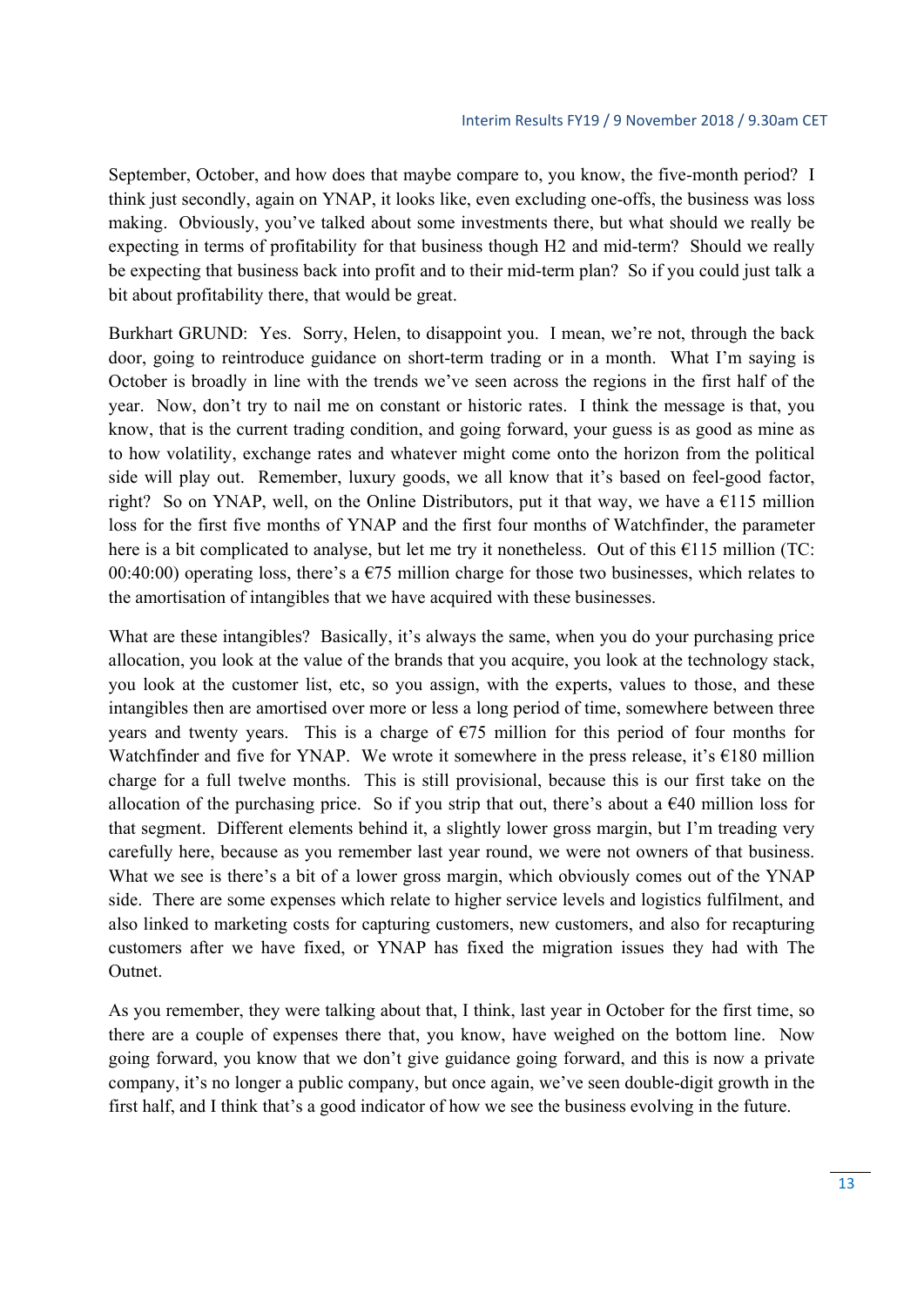Helen BRAND: Okay, thanks very much, and just to follow up on the Chinese consumer, can you just talk a little bit about domestic consumption versus overseas consumption over the last couple of months? Anything that you can talk about would be very helpful.

Burkhart GRUND: Yes, I mean, let me put it this way, the Chinese customer, as we all know, is one of the most important, if not the dominant customer base for the industry, and that applies as well for us. If you look at the market overall, it's about, estimated, it's about an  $\epsilon$ 80 billion market, so a good third of the overall luxury goods market, and there's about one-quarter of that €80 billion in mainland China, so domestically, and about three-quarters of that, so a good  $€60$ billion realised with the travelling Chinese, just to give the dimension of the market. For us, we've had quite a good run, I would say, over the last two years, coming out of the reduction of sales in mainland China when the gifting boom in watches mainly ended. So when climbing out of that hole, we have had, for a good twelve to fifteen months, an expansion at double-digit rates. That's also what we said last year, and I would say that growth has now normalised to high single-digit growth that we've experienced in mainland China and that we've also put in our numbers that we put out today. So we're quite happy with that Chinese, let's say, domestic demand, because it's quite stable and it's expanding, and it's expanding across our different businesses or, let's say, across our different product segments.

Now then we look at the travelling bit. It has been expanding quite significantly as well doubledigit growth over the reported period, with the month of September where tourism has been impacted. Like I said, probably the weather, I won't blame it on the weather. It's exchange rates as well. I think that's more the driving factor behind it, and for the six months, we're very happy with the performance. We'll see where it goes in the future. I think the demand is there. The exchange rate drives demand to one place or the other.

Helen BRAND: Perfect. Thanks very much.

Burkhart GRUND: Thanks, Helen.

Sophie CAGNARD: Thank you, Helen. Next question, please.

Dino: The next question is from Mélanie Flouquet of JP Morgan. Please go ahead.

#### *Mélanie Flouquet – JP Morgan*

Mélanie FLOUQUET: Yes, good morning. So I'll ask two questions, sorry. The first one is on the good surprise which was the Jewellery Maisons' operational leverage. This division offered pretty good operational leverage this semester. Last semester was actually a bit more disappointing on similar growth with no operational leverage. What has changed between the two? The top-line growth was actually pretty similar, but the end result on operational leverage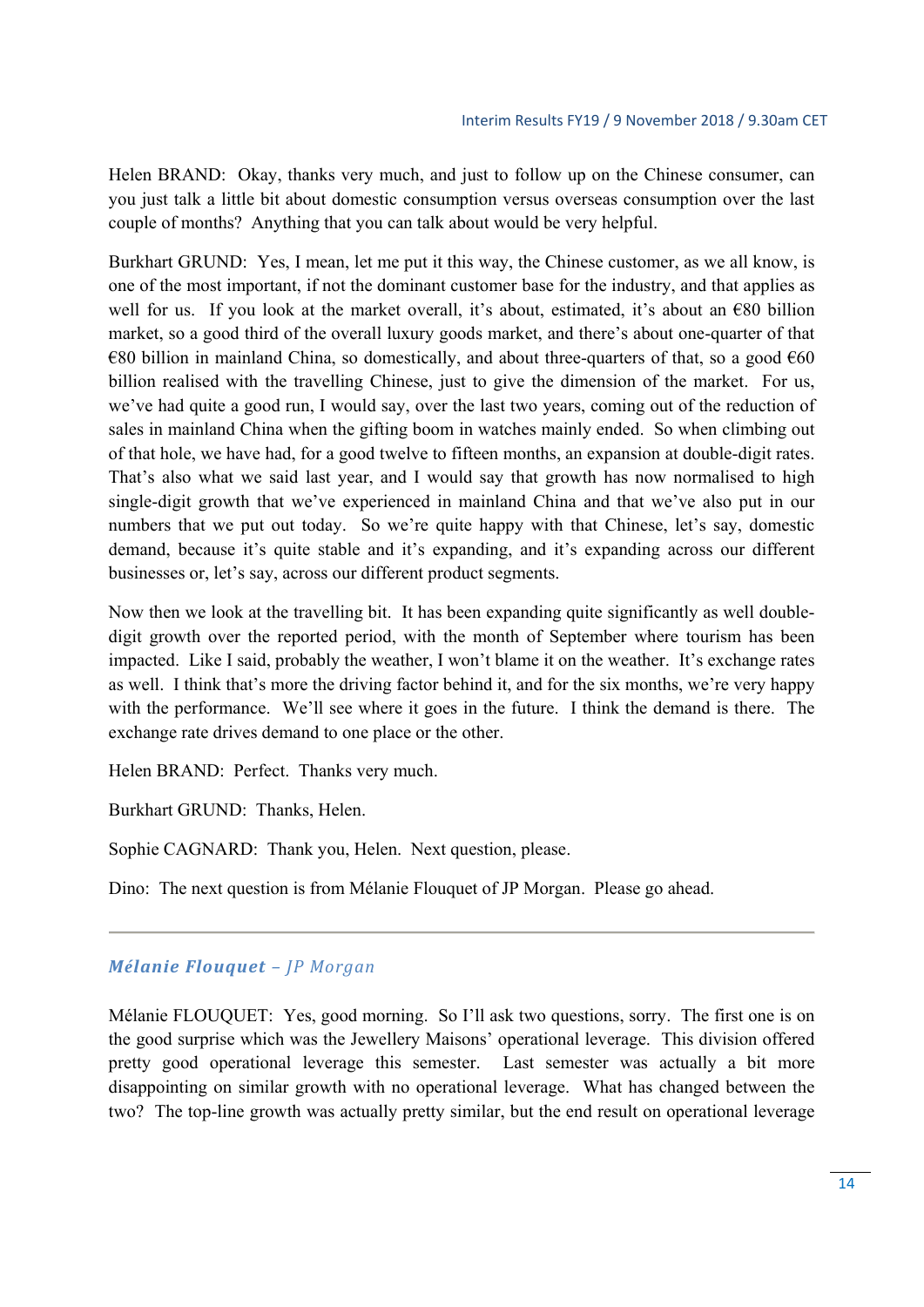was very different, so I wondered whether you could share with us what has changed? I remember that at the time, last time, Cyrille Vigneron was saying that he was reinvesting quite heavily in the quality of the products and A&P, so I wondered what has changed this time around. The second question is on your OPEX, which is up 8% excluding online. Does this then include the one-off charges of Lancel, and could we have a clean growth, please? Thank you.

Burkhart GRUND: Good morning, Mélanie. Listen, you're speaking about disappointment about the Jewellery Maisons. I think my answer half a year ago was I was not disappointed with the Jewellery Maisons and that I did not exclude operating leverage or increasing operating leverage coming out of that segment, that business area. So I think both comments still hold true. We clearly have seen a strong business at the Jewellery Maisons, you know, overall sales growth of 9%, right? We've had, I'd say, good margin effects, in the sense that with the increased volume behind it and the manufacturing efficiency that we have, we've seen positive effects coming out of manufacturing, affecting the gross margin, more the product margin. We've seen a good or very strong business in jewellery in retail, which both affect positively the gross margin, and apart from that, we've had good cost control. We have invested in communication, and that's something that we've been speaking about for the last twelve months at least, because once again, these are big businesses, these are important businesses, these are leading businesses, but you need to defend them as well. That's why we said that we will continue to invest in communication.

I'd say it's a mix of, various elements going in the same direction, right? Good sales growth, gross margin growth, good cost control and continued focused investment into communication at both Maisons. So this is where we are today, and if I was happy last year, I'm even happier today. The OPEX, 8% overall growth, if you strip out the Online Distributors. If you strip out the  $\epsilon$ 77 million one-time charges, which basically are twofold,  $\epsilon$ 77 million overall,  $\epsilon$ 58 million for Lancel and then the remainder of  $E19$  million for taxes and fees linked to the acquisitions we did, strip those out, we're actually slightly below 4% for the remainder, or let's say 4% for the remaining expansion of the cost base.

Mélanie FLOUQUET: Thank you.

Burkhart GRUND: Thank you.

Sophie CAGNARD: Merci, Mélanie. Next question, please.

Dino: The next question (TC: 00:50:00) is from Luca Solca, Exane BNP Paribas. Please go ahead.

*Luca Solca – Exane BNP Paribas*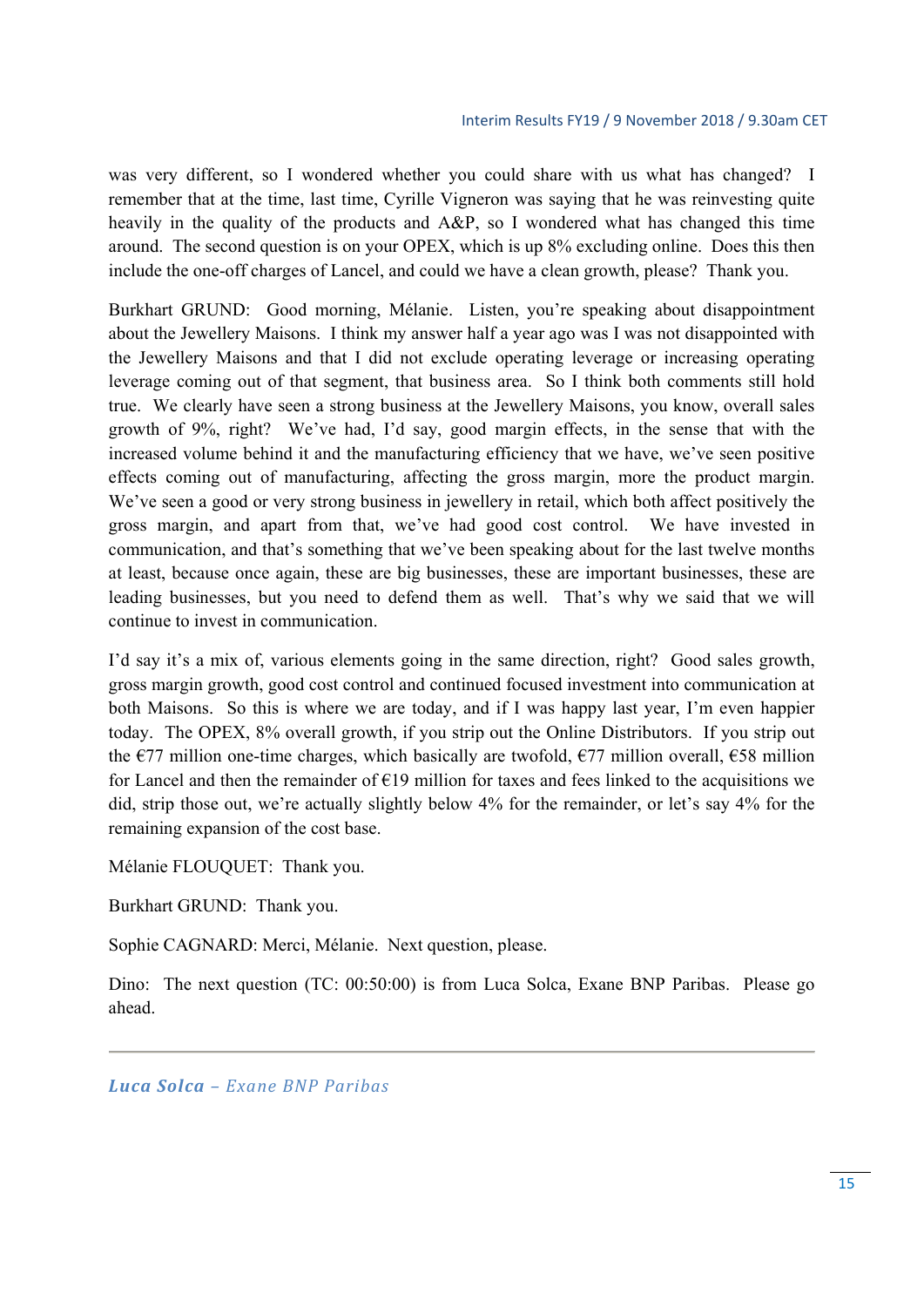Luca SOLCA: Yes, good morning, Burkhart. Good morning, Sophie.

Burkhart GRUND: Morning, Luca.

Luca SOLCA: Good morning. Question on YOOX NET-A-PORTER. If I understand correctly, looking at what you illustrated this morning, your focus so far has been on creating synergies between the YOOX NET-A-PORTER distribution platform and the core business within the Richemont Jewellery Maisons and specialty watchmakers, as well as developing YOOX NET-A-PORTER internationally with the joint venture that you announced with Alibaba. Is there a time that you set on your agenda, on the back of how these things pan out, when you would look deeper into the operating functionalities of YOOX NET-A-PORTER and when you would consider changing part of the business in order to make it more successful, both in terms of growth and profitability? The second question is on the second-hand watch market. I wonder what your strategic thinking is on this side. Watchfinder is an excellent player in this field, but there seems to be a leader, Chrono24, which has significant volumes. What role do you anticipate for Watchfinder? Is that going to be your periscope, in a way, in this market, or do you anticipate that with this platform, you can take a leading position in this area? Thank you.

Burkhart GRUND: Thanks, Luca. Listen, YNAP, you're right, and let's just rebase this a bit. I mean, we've acquired the business and took control. Even though from an accounting perspective, we took control on 9 May, delisting was in the second half of June, so basically we have sat the first time with our colleagues, our new colleagues, in the month of July, right? So actually it's just been a few months, a few intense months and very interesting months, because not only are they great and very talented, strong leaders in their field, but it is also enriching, I would say, for both sides to actually give exposure to what our respective business models are. We have had deep insight into their model and that has, you know, influenced our thinking process, and the other way around, where they, our new colleagues, have been able to discover what it is, how you run a hard luxury goods business, which is quite significantly different, at least in the execution and operations side of how you run a soft luxury goods business.

So I think that has been a very intense and very rich and enriching process, and we have, in this first step, clearly, as you also pointed out, focused on two things, which have taken up all our time, which have been focusing on quick wins, meaning we have now, apart from the online flagship stores that they run for Chloé and Dunhill even before now, an Alaïa online flagship store, and we have now Cartier plus six of the eight Specialist Watchmakers trading actually through NET-A-PORTER and MR PORTER, and that has been done, as you've seen, quite quickly. It's quite recent, but quickly done, and this is, you know, part of the business development, short term, that we had in mind with them as well. Then the second major focus point has been to start and go through the discussions with Alibaba, and not only Alibaba. Basically we've been speaking to all of the big players in China, because the mainland Chinese market obviously, with the huge potential it has and with the, at current, low rate of penetration for luxury online sales as compared to other consumer goods' online sales, but nevertheless with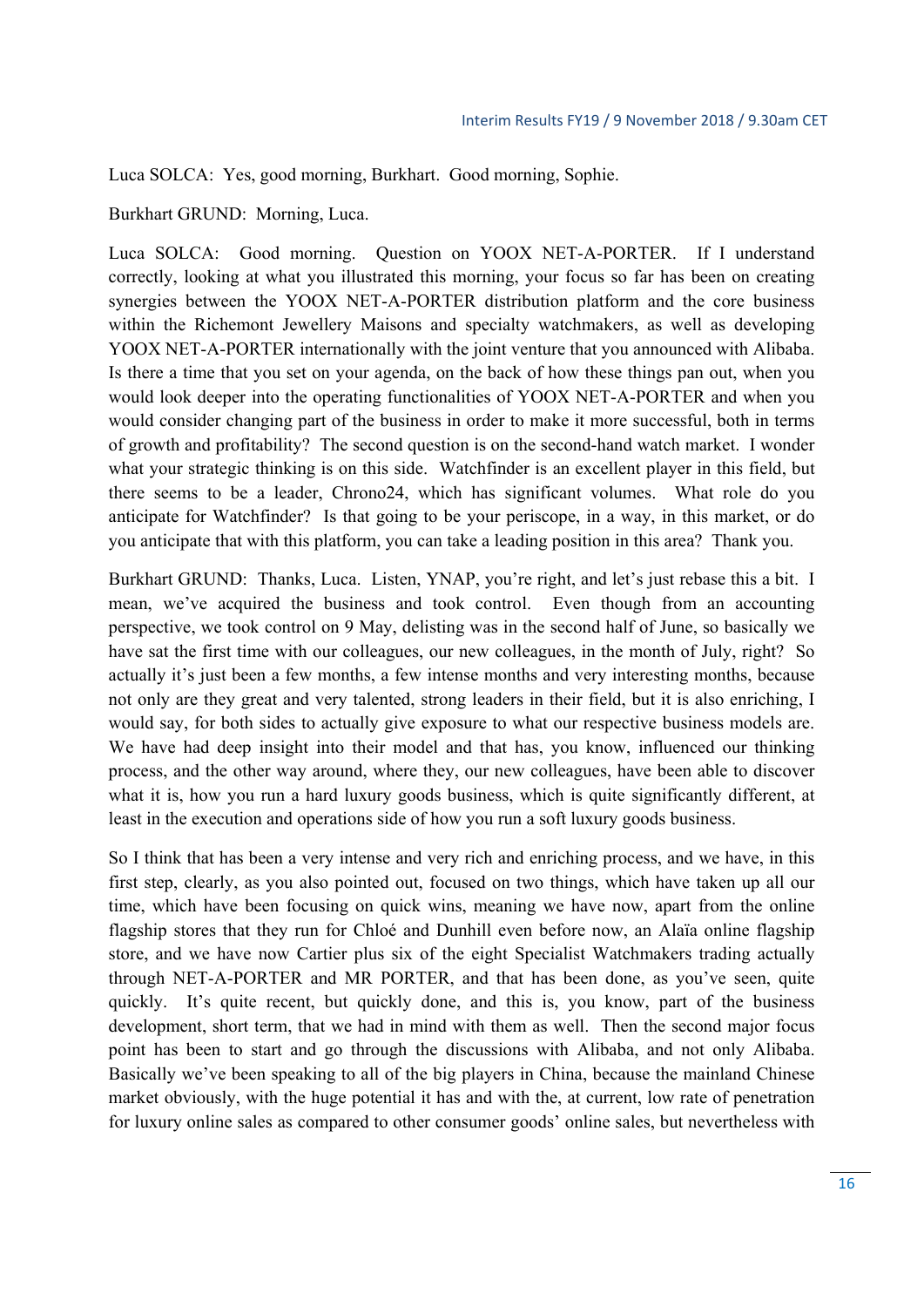a very big potential, we wanted to crack that nut right in the beginning. We believe that is where there can be a significant upside for the luxury goods industry to trade through a joint venture between Alibaba and YOOX NET-A-PORTER.

So this has taken up, clearly, all of our time and will continue to take up, over time, over probably the next twelve to eighteen months, because now we have announced our intention to form a joint venture, and now we need to build this. When we say we need to build this, this means we have to set up the company, we have to set up the technology stack, because it's not just a copy-paste. This is for a Chinese market, so you need to localise your technology, and then we need to set up the fulfilment capabilities, be it logistics, be it customer service, be it payment fulfilment, etc, and that is, quite simply speaking, not only a joint venture, but also a new venture. This had not been done, as such, in China, and this is what our focus area is definitely going to be over the next twelve to eighteen months. Probably in the background, you know, we are, with our colleagues at YNAP, reviewing constantly and permanently not only our business models and the, let's say, more traditional branded model, the watch and Jewellery Maisons, the Fashion & Accessories Maisons, but we're also looking at the evolution or the necessary evolution of the business model of YNAP for the future.

You know that even before Richemont came fully on board, they were working on expanding and capitalising on the business opportunities on the hard luxury space. They launched, a dedicated watch section, etc, and obviously with us on board, we can expand that, because we have the knowledge on the hard luxury space. Anything else is not something that I can or could put out here, because that would be premature and not qualified at this stage.

Luca SOLCA: Understood.

Sophie CAGNARD: You had a question on Watchfinder strategy.

Burkhart GRUND: The second question, so that was, let's say, the YNAP angle. If we stay with the Online Distributors, Watchfinder actually is a very interesting business. We have fantastic insights today. Actually, we launched, just recently, a pilot with one of our watch Maisons in the UK to actually, on the ground, test future collaboration opportunities between Watchfinder and a watch Maison. It just launched about two weeks ago. We'll monitor the results. It's supposed to run for a number of months, and then we will take the learnings out of that and try to deploy it quickly across the other Maisons. A bit larger, if we open the scope a bit, on the pre-owned watch market, you know, we've been all discussing this in different ways over the past probably twelve to eighteen months. There's a physical part of it, which is there are dedicated physical retailers, there are some international retailers who tried to enter into that market, and if the customer wants that physical offer, then it definitely will be part of it. We believe it will be part of it, because Watchfinder, through its own boutiques, is actually having an important part of their business, roughly 40%, done through physical locations, and the rest, 60%, is done online. So there is an omnichannel model there.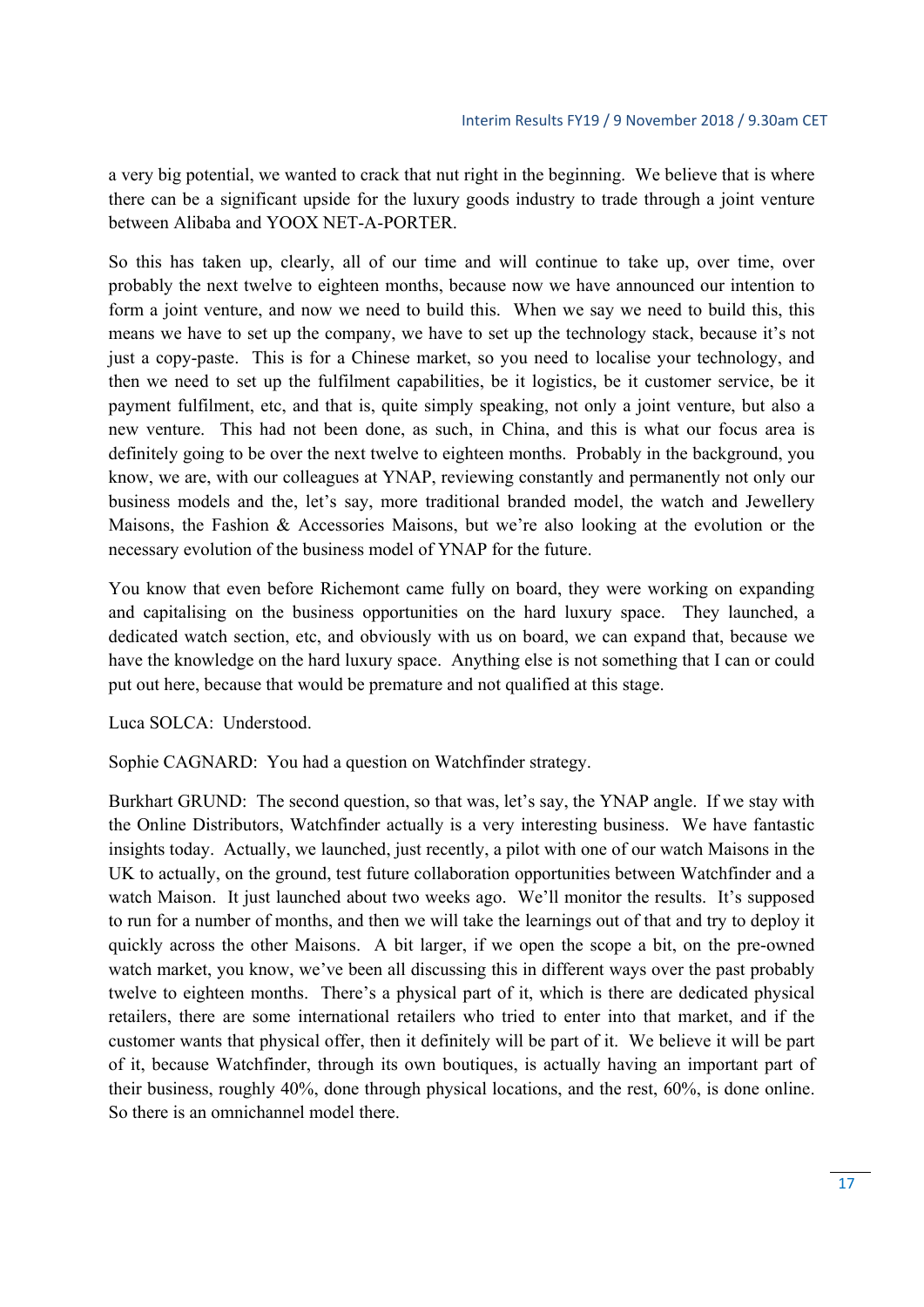The players in that market, you mentioned one in Germany, the question is what do you define and what do you mean when you say market leader? It's a totally different model that they have had so far, even though very recently, they announced that they would also try to have an offer in the pre-owned space, right? So we believe it's a big market. The most reliable numbers we have is probably a market volume of somewhere between EUR 5 billion and (TC: 01:00:00) EUR 10 billion, but then again, no one really knows. That's a big market and I think the best customer proposal or proposition will, in the end, take a decent market share. We intend to build our business through Watchfinder, because we think with the more than 15 years that they have been building this business, they have made the necessary mistakes and they have weeded that out. They do not engage in grey market. They have deep, deep customer understanding that now benefits our Maisons as well, and we are looking and discussing plans for them to expand into new markets. So for us, it's more than a periscope. It's probably the submarine.

Luca SOLCA: Understood. Thank you very much.

Sophie CAGNARD: Thank you, Luca. Next question, please.

Dino: The next question is from Thomas Chauvet of Citi. Please go ahead.

#### *Thomas Chauvet – Citi*

Thomas CHAUVET: Good morning, Burkhart and Sophie.

Burkhart GRUND: Morning.

Thomas CHAUVET: Good morning. Two questions, please. Firstly on watches distribution, over the past year, you've been quite vocal about the future distribution model, which you think has to be done through own retail and online rather than traditional wholesale partners. I feel that Rolex and Swatch Group have a different view than you, but you might be right in the end, we'll see. Can you try to be a bit more specific on what the implications are in terms of planned closures of wholesale doors, acceleration in own retail expansion for the specialist watches, but also how to find and train the right salespeople to provide great customer experience, drive conversion, etc? For what it's worth, I've never been overly impressed by the experience in standalone watch boutiques in your own network and at some of your competitors'. Secondly, on leather goods, at the half-year results last year, Mr Rupert was on the line and he highlighted the growth opportunities, resilience offered by leather goods. It's a category where, as we all know, you've historically underperformed, maybe because of underinvestment, maybe you had the wrong portfolio.

Now, with Lancel and Shanghai Tang gone, are you happy to pursue an organic growth strategy with the remaining brands, so Chloé, Montblanc, Dunhill and, I think, small leather goods at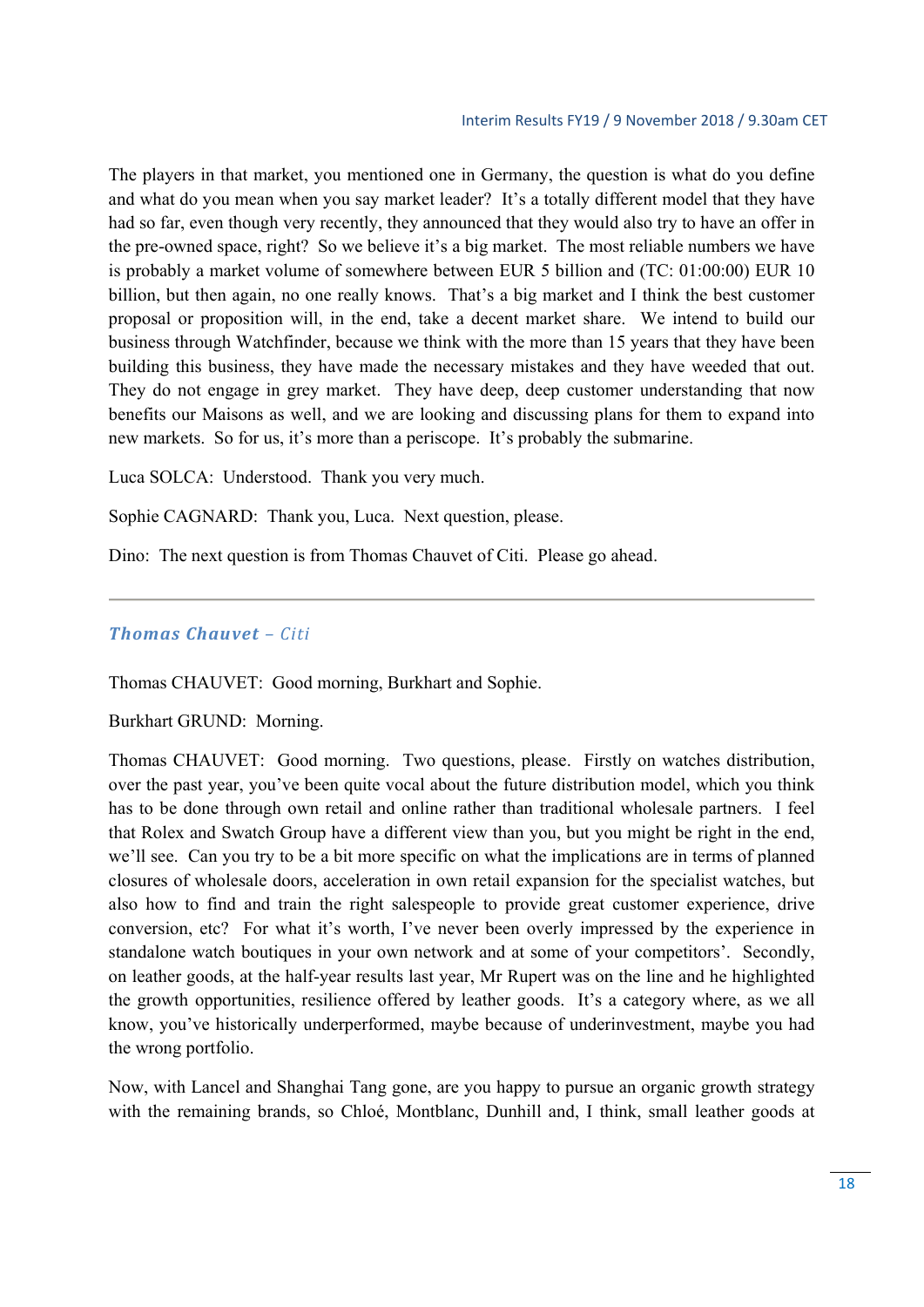Cartier, or do you think that with the  $64$  billion bond issuance, you've had now a more flexible balance sheet to participate maybe in the sector consolidation? By the way, why were leather goods so weak in the first half at minus 3%? Thank you.

Burkhart GRUND: Okay. Watch distribution. Now, you mentioned, what our competitors, or the approach that our competitors are taking. You mentioned our approach. I think our competitors, as we all know, are having great brands and are doing, from what we see, a very good business, whilst we are today in a period where we are suffering from self-inflicted pain, I must say, when we tried to deploy our view of how the watch business should be run or should be done and probably will evolve in the future, and what is that? I think our starting point is clearly that we focus and we try to focus our Maisons and our businesses on the end customer. You know, traditionally, the watch business is clearly a wholesale-based model, which had a lot of opportunities in the past and has permitted to grow the watch business overall to a EUR 20 billion-plus business for the entire industry. What we think is the big disruption today affecting not only the watch business, but other businesses, and now very strongly the luxury goods business, is that the customer today is empowered. He's a very well-informed customer, because he does research online, even though the majority of transactions still take place in the physical space, but the product research part is very strong.

The customer knows about the prices. The customer knows exactly which product he wants, and then he wants to trade wherever it's convenient for him, so he wants the choice as well. So we believe that this change in nature of the customer, and that has happened quickly, very quickly, also because the further east you look, the more digitally native or empowered customers you have, that is just the name of the game today. So now, if you want to understand how these customers click, you need to have exposure to them, face-to-face exposure, be it in your offline retail stores, which for example, for the Specialist Watchmakers over the last decade I would say, we've built a network of about 300 stores, and be it online, where you probably even have, on the data collection side, a much quicker and a much broader insight, if you have the capabilities, right? That's why also the addition of Watchfinder helps us in that journey. So that's our view of the world.

Now, what does that mean? How will that play out over time? I've said it before, the retail store network that we have for the Specialist Watchmakers, and if we take that example, as we've built out about 300 stores, you are right, the experience is perfectable, depending on where you go, which brand you see, be it our brands, be it other brands outside of the group, but I think it has something to do with the nature of understanding how to deal with an end customer. I've been in a jewellery business. It is at the heart of how you view the world. If you look at the end customer, your approach to many things, be it product development, be it communication, be it distribution, is skewed differently than when you come from a more traditional wholesale business, where actually you never see your end customer. That plays out, once again, in product development, communication, etc. So we're in the process, and I think the entire watch industry is in the process of shifting towards a more end customer-centric approach, and that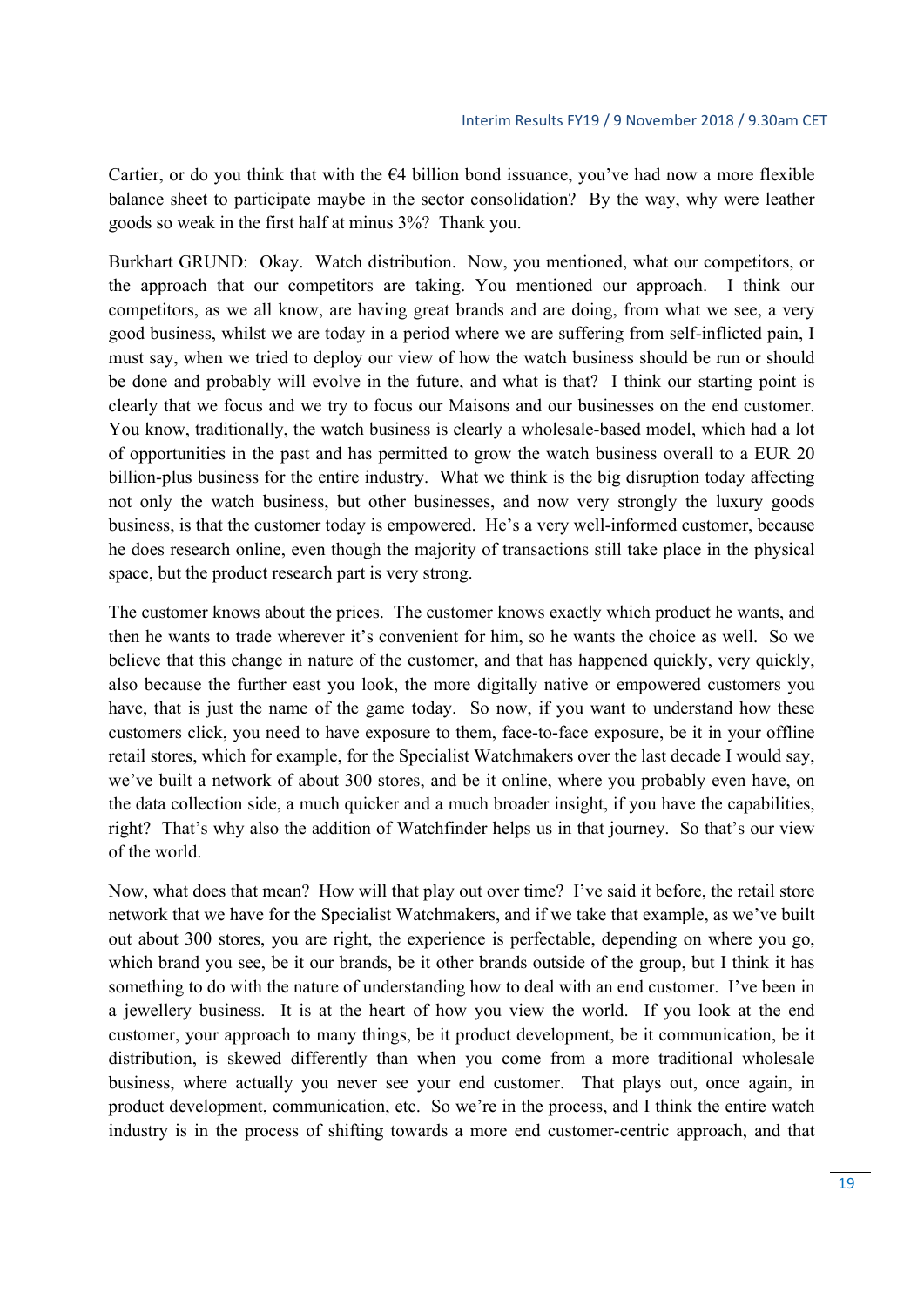takes time. That takes a lot of training, that takes also a certain mentality or culture that you need to establish in your Maisons, and that doesn't happen overnight.

So the experience you referred to probably comes from that. I think it's improving. It's improving quickly, but it has to be, in the end, in line with what the customer expectations are. Now that applies also to our external wholesale partners, because they also have to adapt to customers or customer expectations, which means they also have to build their retail offer. They have to build their retail online offer, they have to build their communication skills, etc, all the way down to logistics fulfilment capabilities. So if you asked, you know, specifically, numerically how this is going to play out over the next decade, I cannot tell you. What we believe is, retail, we're in a good place today. We need to work on the experience. We'll probably expand a bit left, right and centre, the network, but not massively. Take as a proxy, you know, Cartier, our mature jewellery business. They have not grown the network footprint on the retail side in the last years, because they believe they are where they should be, and now they are working on integrating that with the online retail part. So the Specialist Watchmakers, are slightly behind that point, so they'll probably expand slightly, but not massively the retail footprint over time where it makes sense and where it is a profitable business.

Now, the wholesale channel, I believe, over time, will numerically reduce, but we are not forcing it. We are working with our partners to improve the customer experience. We can help with that, and if the customer experience is something the customer really wants, then he will buy with our trade partners, and then they will have their place. The rest is really up to the customer to decide, not to us. So that's the way I see the world or we view the world going forward. On the leather goods side, the first point here is trading or the expansion or the decrease of the leather goods is in part explained (TC: 01:10:00) by the disposal of Lancel, which happened in the first half of this year and obviously that's where you take out leather goods sales. That has also impacted, by the way, the number of directly operated retail stores that we have. Apart from that, you know, we've seen expansion in the leather goods business in the first half. A Cartier launch is coming. We have, last year, as we said, acquired a small business, but with development and manufacturing capabilities, Serapian, to strengthen our leather hub in Italy. That leather hub is now scaled up and ready to go, working with several of the Group Maisons already, and will also help with the development and now relaunch of the Cartier leather goods offer.

Today, we're focused on organic expansion. We have never excluded acquisitions. We're not hunting for acquisitions today. I would say with the integration of the YNAP and Watchfinder businesses, we have a lot on our plate these days. Does answer your question?

Thomas CHAUVET: Thank you, Burkhart, exactly.

Burkhart GRUND: Okay.

Sophie CAGNARD: Thank you, Thomas. Next question, please.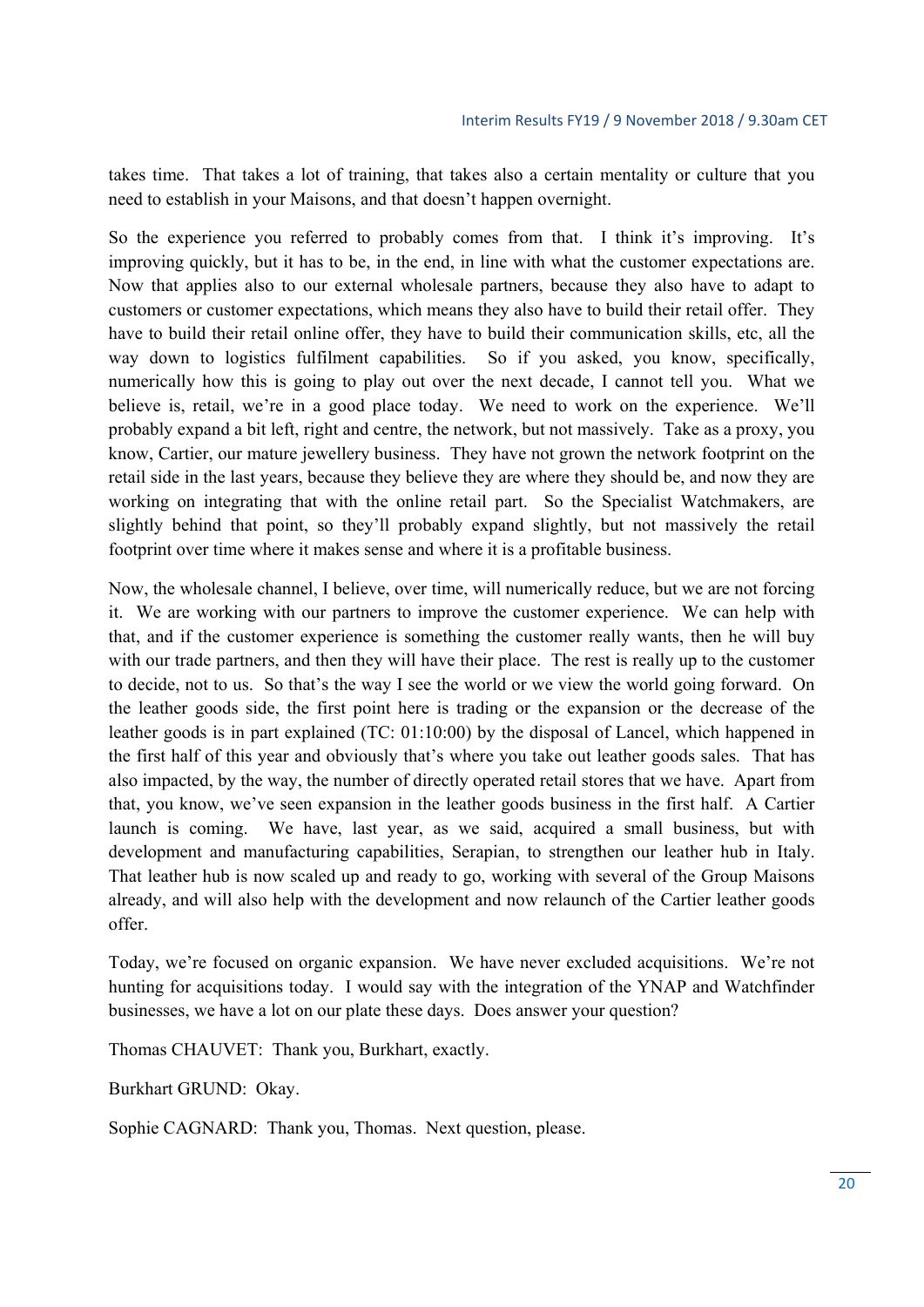Dino: The next question is from Antoine Belge of HSBC. Please go ahead.

#### *Antoine Belge – HSBC*

Antoine BELGE: Yes, hi, it's Antoine Belge, HSBC.

Burkhart GRUND: Bonjour, Antoine.

Antoine BELGE: Hello. Two questions and one remark. First question is on the evolution of wholesale in the first half, I think up 1% overall, but I think Sophie mentioned that Cartier was negative, so it means that the Specialist Watchmakers were slightly up. I was a bit surprised by this, because the inventory buy-backs at Cartier were now two years ago and I was expecting maybe that after two years of restructuring of wholesale, we could start to see some kind of growth at Cartier, so maybe could you comment on that? Second question relates to the nomination of Group CEO recently, yet yourself, you are not reporting to him, and also the two more senior members of the management team are also not reporting to him. So what is exactly the change in the nature of his function? Then the remark is about your unwillingness to give any guidance on YNAP. I understand that, but please do understand that this will result in a big volatility or discrepancy in the consensus, because we have to assume, to estimate the depreciation charge and the, sort of, investments, and especially there is also no disclosure on the financial implications of the joint venture with Alibaba. So again, if you could make a bit of an exception and maybe provide a bit of guidance in terms of what will be the impact, because otherwise, the consensus will be all over the place.

Burkhart GRUND: So that's the comment, okay.

Burkhart GRUND: Sophie, you said wholesale sales were slightly down, over the prior year period at the Jewellery Maisons, correct?

Sophie CAGNARD: Yes, correct.

Burkhart GRUND: Okay, and the Specialist Watchmaker comments that we made were that we had a very strong retail expansion, double digits, which by deduction means that the wholesale sales were lower, and we also spelled that out. Now, do you want me to qualify that? I mean, wholesale sales, I could even qualify them broadly in line with previous years, yet slightly below. Apart from, let's say, one-off effects which have affected the Jewellery Maisons, meaning Cartier, of internalisation in the Middle East of, you know, an agent business into now a newly founded subsidiary, so basically transforming wholesale sales into retail sales, if you back that out, then Cartier wholesale business is probably slightly expanding. On the Specialist Watchmakers, it clearly reflects our, I would say, unwavering commitment to clamp down and end grey market trading, because we do not want to feed products, directly or indirectly, into the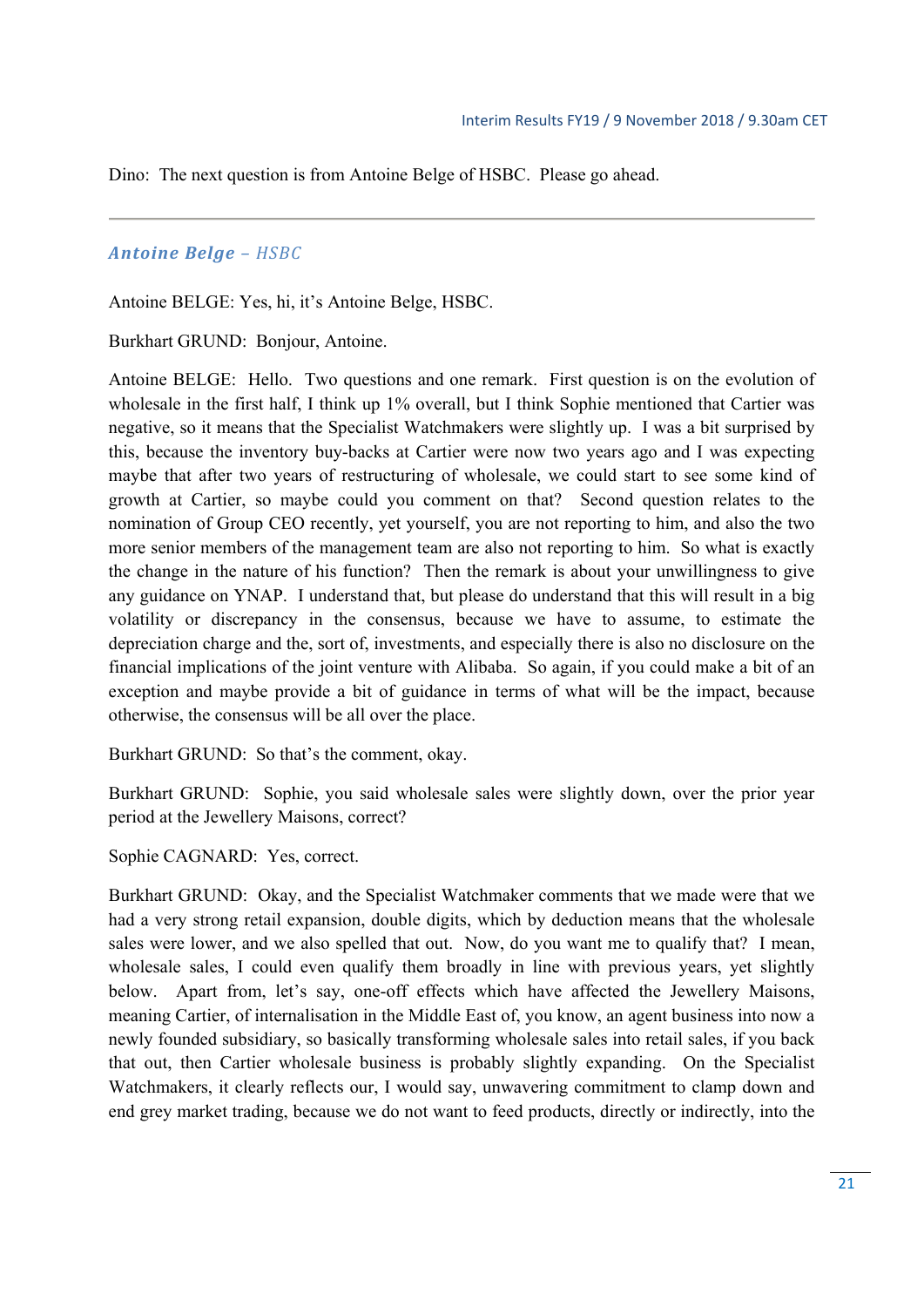grey market. That has resulted in the closing down of some accounts. At the same time, we are continuing to deploy what we did with Cartier, because this is now a KPI that we follow every month, that is to monitor the sell-in, which has to be below the sell-out, at least for the current point in time. So that has led to a slightly negative wholesale performance at the Specialist Watchmakers, and that is what it is. Until this is fixed, it will remain as such.

Group CEO? As you've seen and as you just mentioned, Mr Lambert has been nominated as Group CEO recently. We have, for the past, what, eighteen months or so, have had a senior executive committee which has been broadened by bringing in managers to manage actually the Specialist Watchmakers with Emmanuel Perrin, and to manage the Fashion & Accessories Maisons and Montblanc with Eric Vallat, so we have broadened the management focus on managing the businesses. And then we have also Cyrille Vigneron for Cartier and Nicolas Bos for Van Cleef & Arpels, who manage these businesses directly. It was the assessment of the Board that as these businesses are very strong, and strong in many aspects, not only in top-line and in bottom-line contribution, but also in terms of retail business, of customer insight, of being a bit ahead of the curve in terms of digital customer relations, that these two businesses, which are big standalone businesses, should be represented on the Board, and as such, should directly report to the Board.

As to myself, the conclusion of the Board was as well that, it is more important that the CEO and the CFO closely partner and work together, but having both of them independently reporting to the Board. This is the way we at Richemont view checks and balances as well. Does that answer your question?

Antoine BELGE: Yes, thank you.

Burkhart GRUND: Okay, thank you.

Sophie CAGNARD: Thank you, Antoine. Next question, please.

Dino: The next question is from Francesca Di Pasquantonio, Deutsche Bank. Please go ahead.

#### *Francesca Di Pasquantonio – Deutsche Bank*

Francesca DI PASQUANTONIO: Yes, hi, good morning, everyone.

Burkhart GRUND: Hi, Francesca.

Francesca DI PASQUANTONIO: Hi. I have a couple of remaining questions. The first one is a follow-up on watches and wholesale, and more relating to the release of provisions and how long you expect that to continue, whether it's going to affect also the second-half performance and profitability for the Specialist Watchmakers. The second question is regarding travel retail. I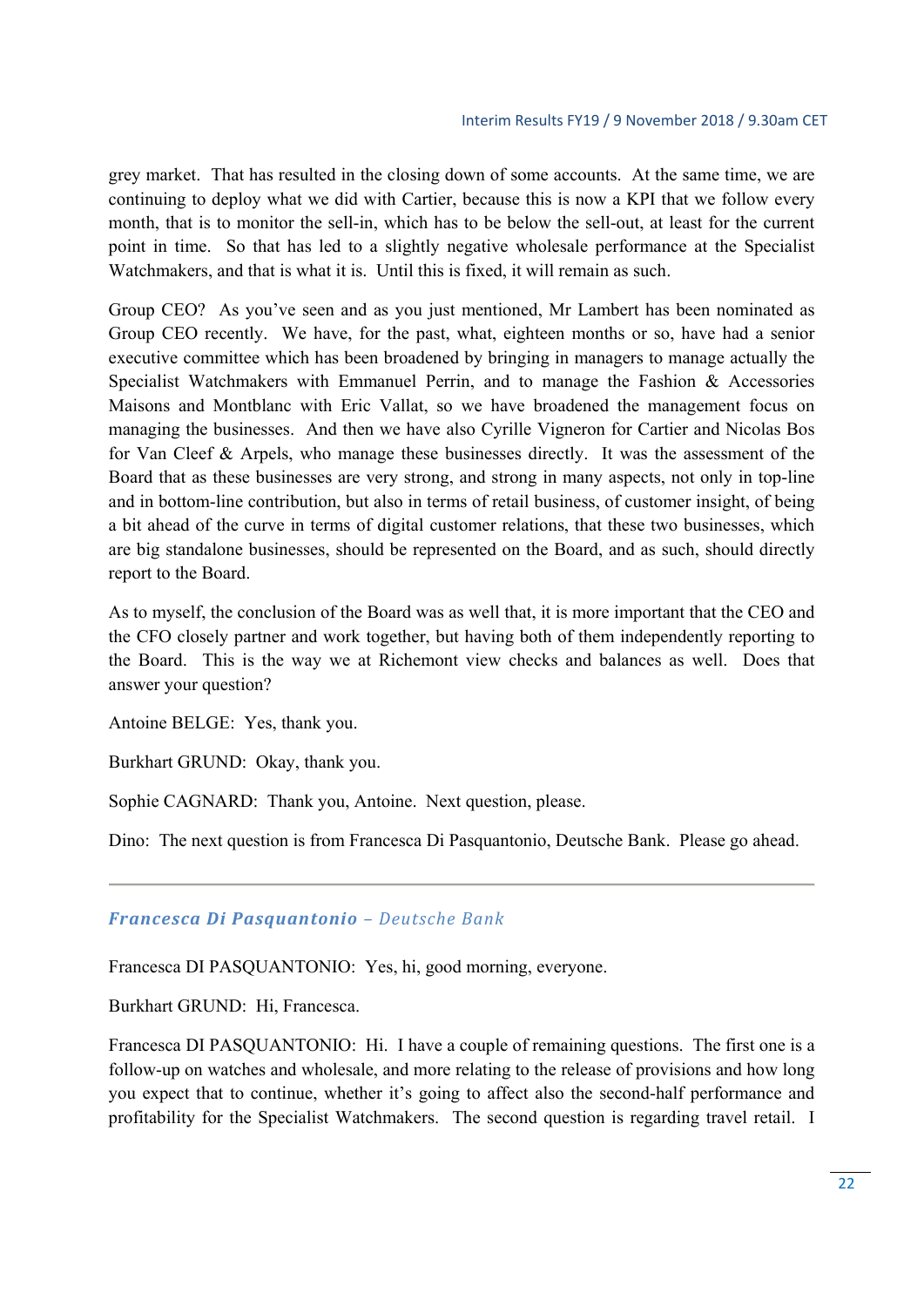was wondering whether you have any updated plan in terms of the distribution update with respect also to your relationship with Dufry, whether this is creating more opportunities for your Maisons. Thank you.

Burkhart GRUND: Thank you. Listen, Francesca, first one on the watches… Also, actually, we haven't *released* provisions, we've *built* provisions. I would have loved to release them. And in fact, the level of provisions we built in the first half of the year were inventory provisions related to the buy-backs that we announced at the (TC: 01:20:00) end of the last fiscal year. We announced a EUR 200 million impact on the revenue side and said that we can only build provisions once we physically have the inventory back, right? We said, 'Well, this is going to happen in the first half of this year,' and this is what actually played out in the first half of this year. It's a good EUR 30 million inventory provision that we've built for that, you know, and that's what we said. When we strip out those inventory provisions, actually the operating margin, compared to the previous year, would have increased by 130 basis points. Now that's just stripping out stuff, but basically this is something that is linked to the inventory buy-backs and that was built in the first half of this fiscal year. With that, you know, the inventory buybacks, with their impact through P&L, are done now, right? So that should not touch on the second half of the year.

What should remain present in the second half of the year is clearly the ongoing focus on managing sell-in compared to sell-out, right? There, the only thing I can say, well, when it normalises, then it normalises. I cannot really give you any guidance on that, but the technical effects of the buy-backs are done in H1.

Francesca DI PASQUANTONIO: Okay, very clear.

Burkhart GRUND: Travel retail? We've had the chance to speak about this in the past. I would say what we've said in the past is that we have sat with Dufry and have defined a three-year expansion plan, which basically is focused on Fashion & Accessories Maisons and Montblanc. That's where we see the biggest upside in terms of numerical extension of the distribution. If I recall correctly, the expansion of points of sale is somewhere projected around 50 or plus, and a good third of that has already happened. It has to go, in many cases, with the renewal of concessions, you know, where space is then renegotiated from their side with the operators on the other side, and so that's why it is a deployment plan over three years. We cannot just walk in there and say, 'Okay, now we'll take this space.' You know, it's linked with the renewal of their concession for the airports mainly. So we're on track for that and it's a three-year expansion plan.

Francesca DI PASQUANTONIO: Okay, thank you.

Sophie CAGNARD: Thank you, Francesca. Next question, please.

Dino: Next question is from Rogerio Fujimori of RBC Capital Markets. Please go ahead.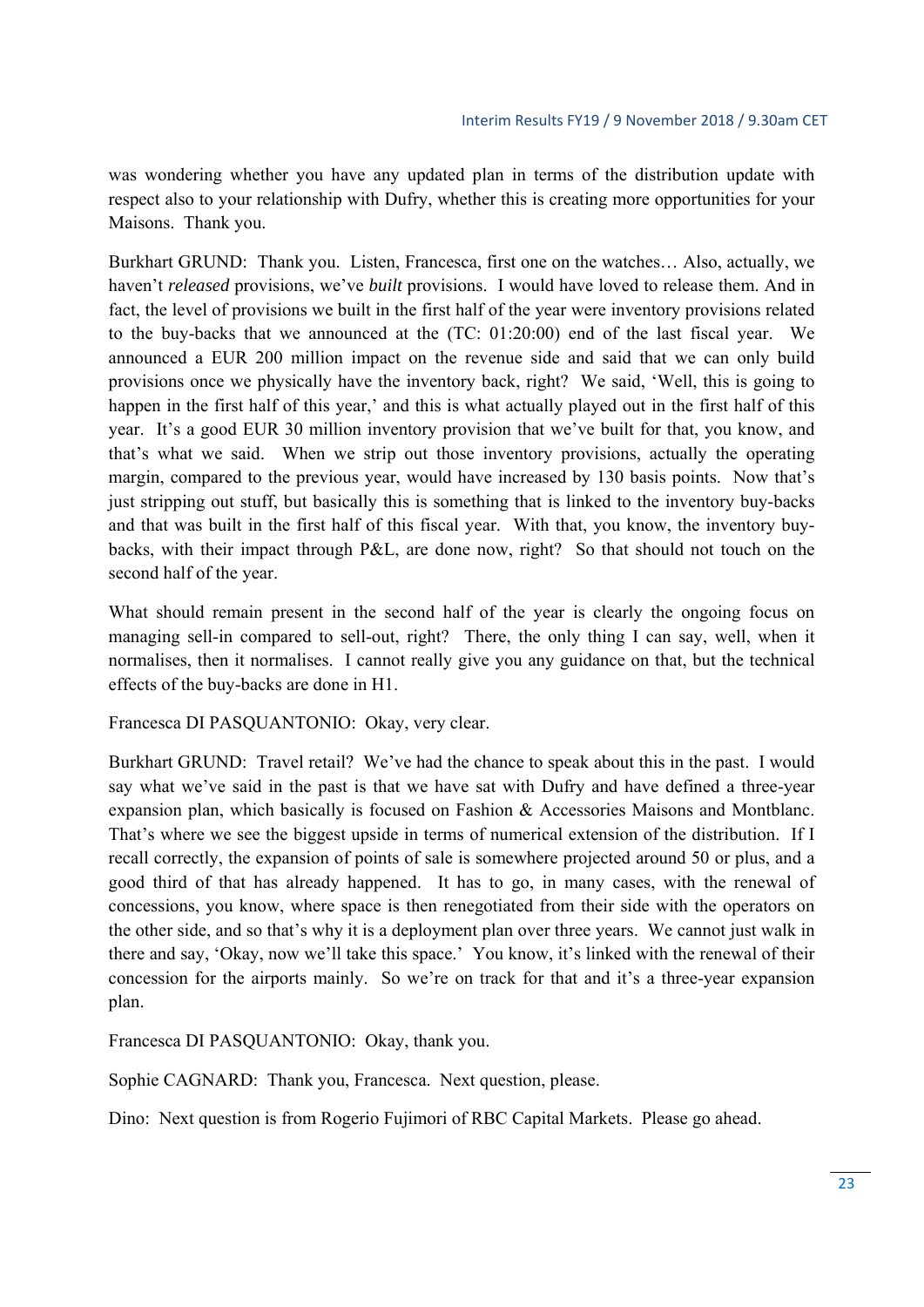#### *Rogerio Fujimori – RBC Capital Markets*

Sophie CAGNARD: Good morning, Rogerio.

Rogerio FUJIMORI: Good morning. Thanks for taking my question.

Burkhart GRUND: Good morning, Rogerio.

Rogerio FUJIMORI: Good morning, Burkhart. Two questions, please. I think you've mentioned that the inventory rotation was up to around 22 months of COGS from 20 last year, and a considerable quota of them by finished goods, so I was just wondering if you could elaborate on what's happening on the inventory front. And then just a follow-up on watches. I think you flag up double digit in retail and maintaining, I think, undersupply of watches to the market. Should we expect sell-in to stay below sell-out for the foreseeable future, just given the need to limit product basically feeding the online grey market, or should we expect the gap to narrow in the next eighteen, 24 months? Thank you.

Burkhart GRUND: Yes. Inventory? Two elements here to consider. One is, obviously, the consolidation of the YOOX NET-A-PORTER and the Watchfinder inventory that we have bought with the company, so that obviously impacts the overall inventory holdings. Overall inventory goes up by a good billion and there is Maison inventory plus the inventory increase, and I'll get to that in a second, and then there is the inventory that we just consolidate into our numbers now on the YOOX and Watchfinder side. As to the Maisons inventory, it is a planned increase. I'm quite relaxed about it. It's a planned increase which actually is slightly below the increase we planned for, and I would say it's split half and half between finished goods - this finished goods increase is mainly on the jewellery side and on the Fashion & Accessories side, to a lesser extent on the watches - and then the other half of the inventory built up is in work in progress, meaning stones and raw materials, and to a lesser extent components. So we are aware of that because it was planned as such, and obviously these components and stones will then be turned into finished goods, and we should see a draw-down of the inventory in the second half of the year.

You know, that's our usual cycle as well. We built it up in the first half, because then we have October, November, the big wholesale months, and December, the big retail month coming up.

Sophie CAGNARD: The sell-in.

Burkhart GRUND: The question about the sell-in, thank you Sophie, it is what I just said to Francesca. I think it'll normalise, that is what we see. It'll normalise when actually there is, hopefully, a slight undersupply in the market, because that will then pull the inventory from our warehouses into our customers' boutiques. And that's what luxury used to be in the past, right,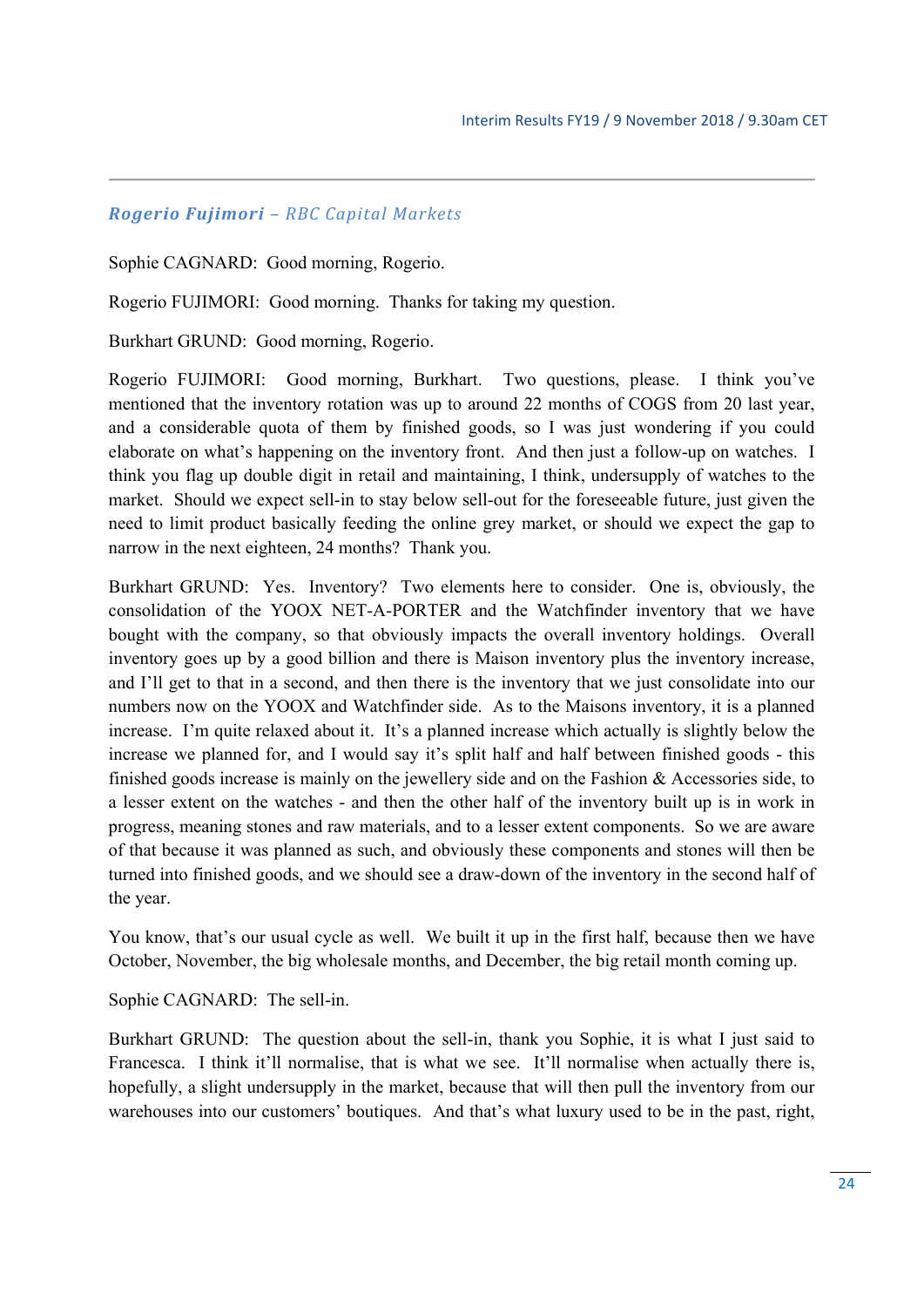that there was a slight tension on the inventory, which helps the rarity perception of our products, and that is what luxury is about. Now, we're not doing it for that purpose. We're doing it because we think a slight tension in the inventory cycle or supply will help us really only produce what we sell, and in this case our partners sell to the end customers. So obviously, you know, sell-in cannot remain sell-out forever, because in the end, you'll end up with zero inventory holdings and that's not what we intend to do. So it'll normalise. When it normalises really depends also, to a large extent, on the sell-out on our wholesale customers' side, where as I said earlier, we think we are seeing also a double-digit expansion. I know it doesn't help for your models.

Rogerio FUJIMORI: Thank you very much.

Burkhart GRUND: Thanks.

Sophie CAGNARD: Thank you. Next question, please.

Dino: The next question is from Jon Cox of Kepler. Please go ahead.

#### *Jon Cox – Kepler Cheuvreux*

Jon COX: Yes, good morning, guys. How are things? Just a couple of questions my side, one just on Santos and the relaunch there, and I'm wondering how it's going. You mentioned it's going pretty well. Just wondering, have you got anything else coming down the pipe, particularly with Cartier watches, where there's still this perception maybe you're losing ground against some of the other brands out there. If you have any sort of granularity on where you think share is or anything like that would be very useful. Then just on YNAP, just on the dynamics there, I think a lot of people say the risk is some of the bigger luxury players want to get off the platform, because you can obviously see exactly how well they're doing. I'm wondering if you've given them any assurances or, you know, if you're seeing anything like that, like a slowdown. Then linked to YNAP, some guys are saying as well that Farfetch has a superior platform, growing very quickly, and that could become the actual luxury platform, at the expense of YNAP. Just wondering what your thoughts are on that and what you think about the competitive landscape there. Thank you.

Burkhart GRUND: Okay. This is easy for me. Let me pitch the question on Santos to Sophie, to my side, and then I'll chip back in afterwards.

Sophie CAGNARD: Alright, so as we say, and it's written in the company announcement, the relaunch of Santos is extremely successful, and so was the Panthère relaunch last year. There have been additional references also with the best-seller of Ballon Bleu, so actually Cartier has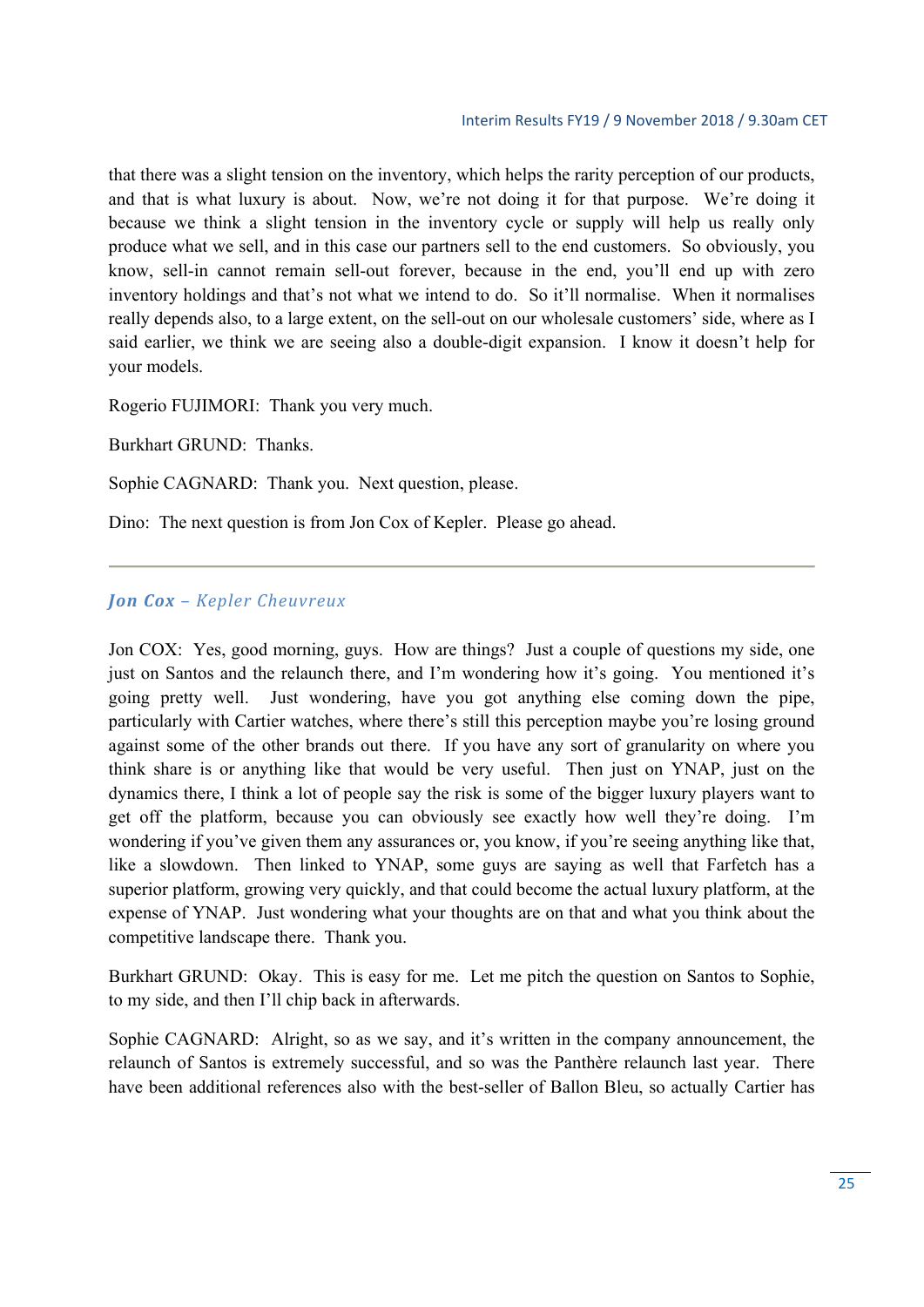been quite active (TC: 01:30:00) and it has been reflected really in their watch sales, in particular in retail.

Burkhart GRUND: My time again? Okay. Yes, there was a question about market share and Cartier losing market share and ground on the watch side. We changed management at Cartier two-and-a-half years ago, because we had the impression that we had, on the watch side, a sliding market share. The clear mission of Cyrille Vigneron and his team was to bring Cartier probably back to what it was and for what it stands, and we think that the work that the team has done in the last 24 or so months has been fantastic. I mean, we've seen a new Cartier, which resembles more what they stand for not only a jewellery maison with exceptional pieces and a fantastic, high-quality distribution network on the retail side, but also a watch maison which has pivoted back to the female customer and the elegant man, and has slightly stepped back from the high complication, very technical watch business. All these choices were deliberate choices, and what we can see is that that journey that they have taken was a very successful journey.

We're extremely happy with the business development, and I think Mélanie mentioned it earlier, with the leverage coming out of that business now, where actually the Jewellery Maisons category was below 30%, whilst Cartier was restructuring their offer and their communication and their distribution approach, and now, as you can see, a healthy business produces healthy margins or operating margins. That's why we carry and we worry about that, but our focus is on the long term. If that means, and we've had the discussion, I think, when we were discussing, six months ago or eighteen months ago, inventory buy-backs and the question was, 'Well, that means you lose market share?' The answer was always the same, 'Well, if that means that to protect the long-term viability of our business model, we lose short-term market share, then so be it.' We're happy, or not happy, but I mean, we're willing to take that risk, that impact, if it serves the long-term view and vision that we deploy for our businesses. We don't monitor market shares on a day-to-day basis. I'm just saying we're very comfortable with the way Cartier is going.

Now, the second question about YNAP and Farfetch you can understand, by nature, I have a bit more difficulty of talking about the Farfetch model, also because I would probably not be the most qualified person to do that. What we have done, and we've been engaged for many years with YNAP, first on the NET-A-PORTER side for about 15 years, and with YNAP, owning half of it for the last three years and now owning 100% of it. Actually we took this decision over the last eighteen months to go down that road, which has finally resulted in the decision to buy out the remaining or outstanding shares that we didn't own because we still believe it's the leading luxury online retailer, with a significant size, and we believe in the potential of that business. They are very talented teams. They've had some challenges in the last twelve months, not only us coming on board and just sitting in front of these guys who don't understand their business, but also because they've had integration issues for Outnet. They've been very busy, over the last few years, actually bringing the two sides of the business together, and that's a significant focus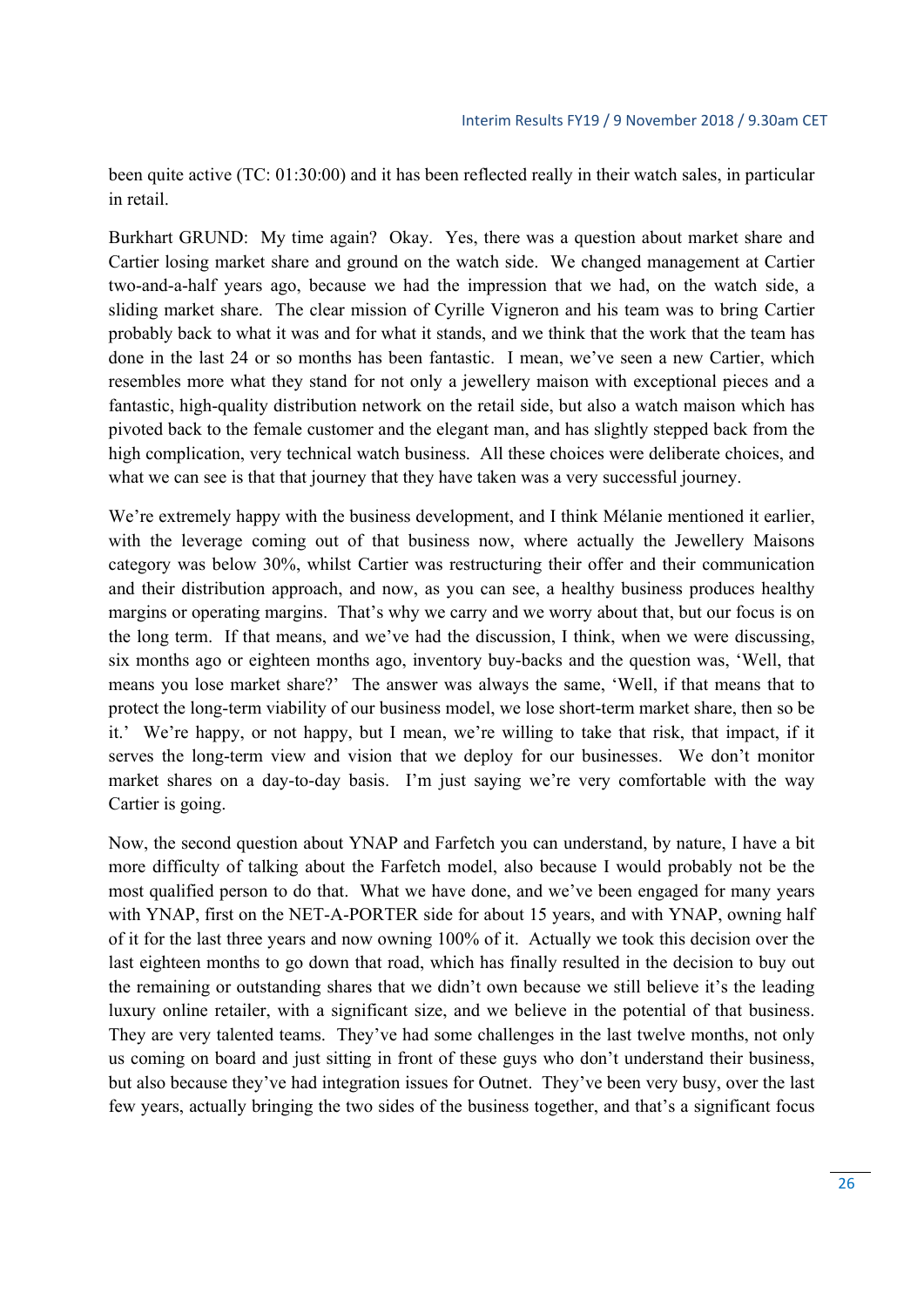point for them. That's a significant workload that they've done in the past, and they still need to continue until the end of that road.

Now we're building with them and Alibaba, not only a joint venture in China, but at the same time, we're also pushing our Maisons onto their platform, and that will continue over the next twelve, eighteen, 24 months. So I think from our side, all signals are on go. We believe it is a winning proposition, if the customer agrees with us, right? Let's not forget the ultimate boss is the customer. If YNAP, through its four brands, remains attractive for the end customer, then it will be an attractive proposition. If Farfetch is attractive for the end customer and remains so, then it will be an attractive player going forward. That's the way we view the world. There has been a lot of hype around Farfetch recently. There was hype around YNAP a few years ago when the merger happened. Let's just see, over time, what the customer thinks. That's probably a bit high-level view we take, but that's the way we view the world. We do this for the customer.

Sophie CAGNARD: Okay, Jon?

Jon COX: Thank you.

Sophie CAGNARD: Thank you. Next question, please.

Dino: The next question is from Louise Singlehurst of Goldman Sachs. Please go ahead.

#### *Louise Singlehurst – Goldman Sachs*

Louise SINGLEHURST: Hi, good morning. Hi, Sophie, Burkhart. Thank you very much for my questions. Two from me, and actually the first one is a follow-up on YNAP. The industry is clearly focused on moving much more towards retail, away from wholesale, very clear in your own business. I mean, how are the discussions with the brands? Are they, for example, asking for more retail-based models, moving away from what we would call traditional e-tail to a more concession-based online operating model? Then my second question, if you could just talk to us about the reporting structure across the business. Obviously, a lot has changed across the senior management team and the leadership structure in the last two years, departure of Mr Kern, the Chief Digital Officer as well. Just in terms of the practicalities and who's actually in charge of the YNAP integration process, I presume that's Mr Lambert? Thank you.

Burkhart GRUND: Okay, yes, Louise. I mean, we get confused as well sometimes, but we always figure it out at the end of the day. Now, let me answer the first question. What is the expectation? When you referred to the brands, is that our brands or our Maisons, or the thirdparty brands trading through YNAP, or both?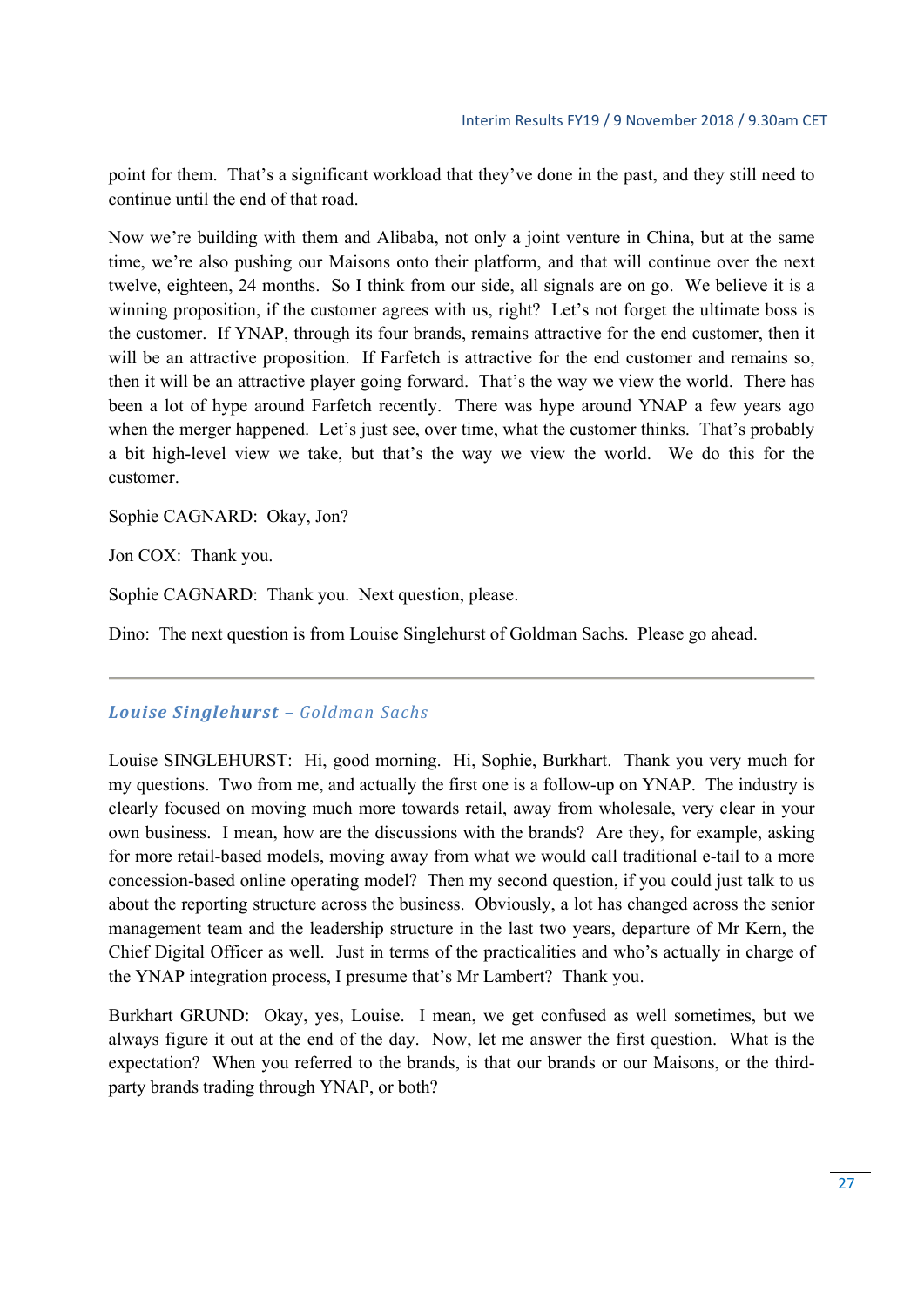Louise SINGLEHURST: More the third party. Obviously, it's pretty clear that a big rationale for you buying in the business is to do your own e-commerce, and it's thinking more about the third parties and if the platform can facilitate, in its existing basis, more retail. Thank you.

Burkhart GRUND: Okay, yes, good. Now, I think that the point is, and I think we made that clear or YNAP has made it clear in the past, and we've recently talked about it when we announced the intended JV with Alibaba, we think the key word is omnichannel, which we've been talking about for a while, but let's say more specifically, DTC or direct-to-consumer, right? Brands, and that is our Maisons, our brands, but that also applies to the brands that trade through YNAP, they are all evolving or have all evolved from opening or trading through YNAP as an additional distribution channel next to the retail channel they have, the retail offer they have. They are all moving, philosophy-wise, but also concretely to linking online and offline retail distribution points of sale, because they all want to understand what the end customer thinks. Today, there are technology solutions that are being deployed that have not existed a few years ago. I'll take two examples. I'll take the example of what YNAP has been starting to do with one of the major Italian-based fashion brands (TC: 01:40:00) that is one of the major brands they trade with. They have put in place their omnichannel or future retail model, which through technology, gives the brand insight into stock holdings across the different distribution channels, mainly their own retail network and the YNAP stores, which permits them to serve their customers in the end.

They've been talking about it, it's with Valentino, so that's their new omnichannel capabilities that they are starting to deploy. When we announced Alibaba-YNAP joint venture intention, there, we also spoke about what Alibaba calls new retail, which is the same approach. Basically saying, through technology, we can tie together online and offline retail flagship stores for the benefit of our customers. So I must say, probably the buzzwords in the years to come will be how do we actually concretely move from a concept of omnichannel to an actual deployment of omnichannel capabilities? I think that is something that the industry is now moving to. We are talking very vocally about it for a while. What is exciting about it is that now we start to see the first technology solutions to actually start to do that. I think there's still a lot of ground to cover or to be conquered in the years going forward, but at least we're coming into a more concrete execution mode now. Does that answer the question?

Louise SINGLEHURST: Great, thank you.

Burkhart GRUND: The second, yes, the reporting structure, in a way, very simple.

Sophie CAGNARD: Who is in charge, yes, of the YNAP integration?

Burkhart GRUND: CEO oversees, in our structure, the Specialist Watchmakers, the Fashion & Accessories Maisons, including Montblanc, the corporate functions, and is the lead or leading the YNAP Watchfinder integration process very clearly. The two jewellery businesses obviously are not operating in their own world. They run their businesses, the CEOs run their businesses.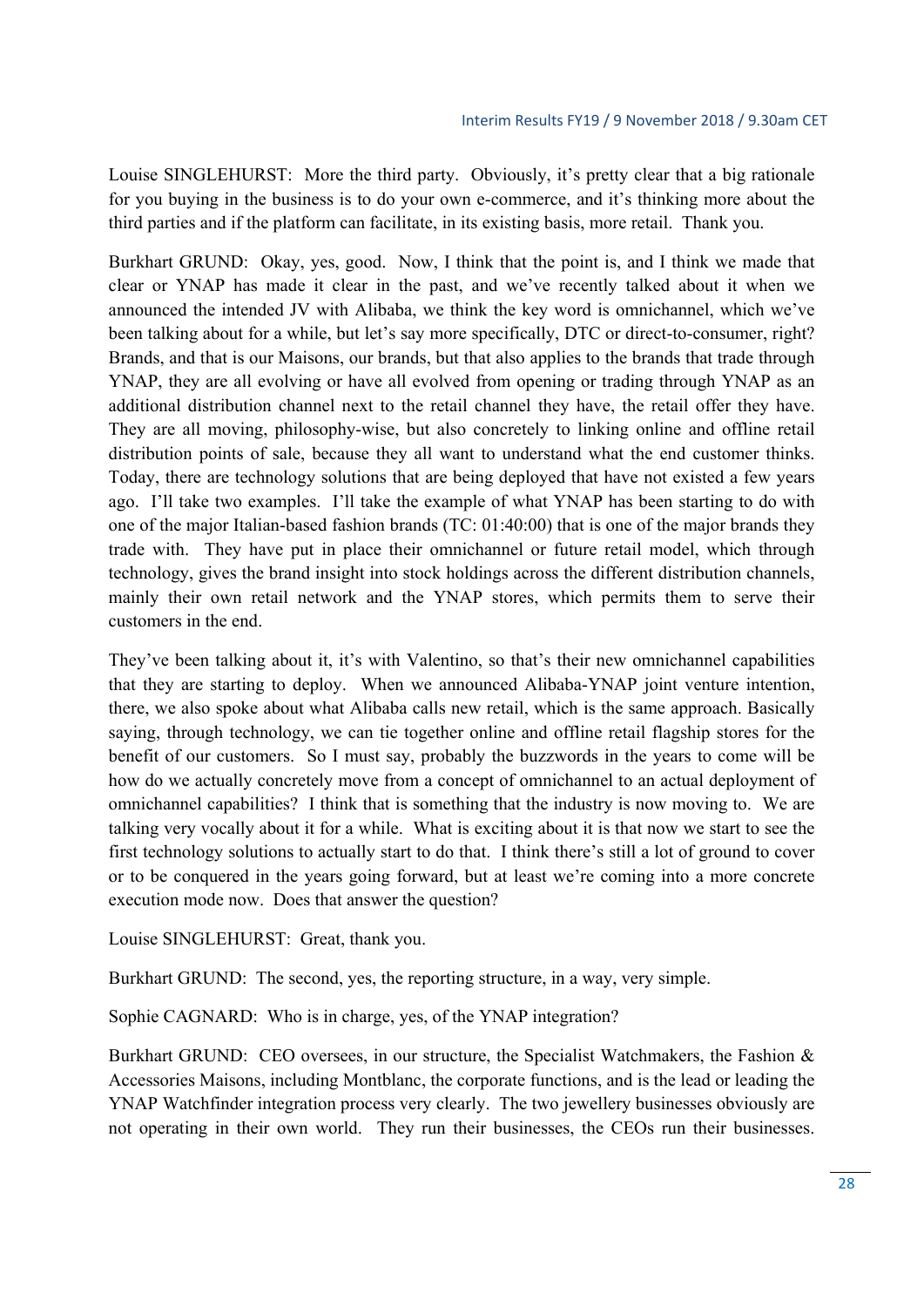They report into the Board, but obviously we're all part of the senior executive committee, where we run the business together. I myself, I just tag along, right?

Louise SINGLEHURST: You wish. That's great, thank you very much. Thank you.

Burkhart GRUND: Thank you.

Sophie CAGNARD: Alright, so next question, please.

Dino: The next question is from John Guy of MainFirst. Please go ahead.

### *John Guy – MainFirst*

Sophie CAGNARD: Good morning, John.

John GUY: Good morning, Burkhart. Good morning, Sophie. Thank you for taking my questions.

Burkhart GRUND: John, nice study there.

John GUY: Yes, thank you for that. I'm looking forward to the deal, so just keep me posted.

Burkhart GRUND: I had a giggle. I had a giggle, but okay.

John GUY: Okay, thanks for that. My first question is on the YNAP and Alibaba JV, and I appreciate it's very early doors, but I don't think anyone is really attributing any value for this yet. Are you able just to provide an initial view in terms of what you think the JV percentage of Tmall active customers could be? I mean, are we talking 1% or is it less than that? I think that's a very interesting angle. My second question is around the agreement that you signed now a while ago with Swatch Group with regards to long-term supply of components of movements. You know, clearly, after 2019, there'll be a change in the pricing dynamic, and I'm wondering what you expect from 2020, from an industry perspective, as to where components and movements pricing goes. That would be very interesting, just to get your thoughts there too. Thank you.

Burkhart GRUND: Okay. Yes, JV, I mean, that's an interesting question you posed there. Obviously, with our future partners of Alibaba, we've run our numbers, we've done a business plan. Obviously, you cannot really put it out here publicly. That would also be against the agreements we have with them. Look at it this way and that's purely our perspective, they're trading with about 600 million-plus customers on Tmall. On Tmall, the Luxury Pavilion, there are about 75 brands today, which compares more or less to what you have at the competitors in terms of number of brands present. Then what is, I must say, quite fascinating about their business is that their ecosystem around it, a big part of it is also the financial ecosystem that they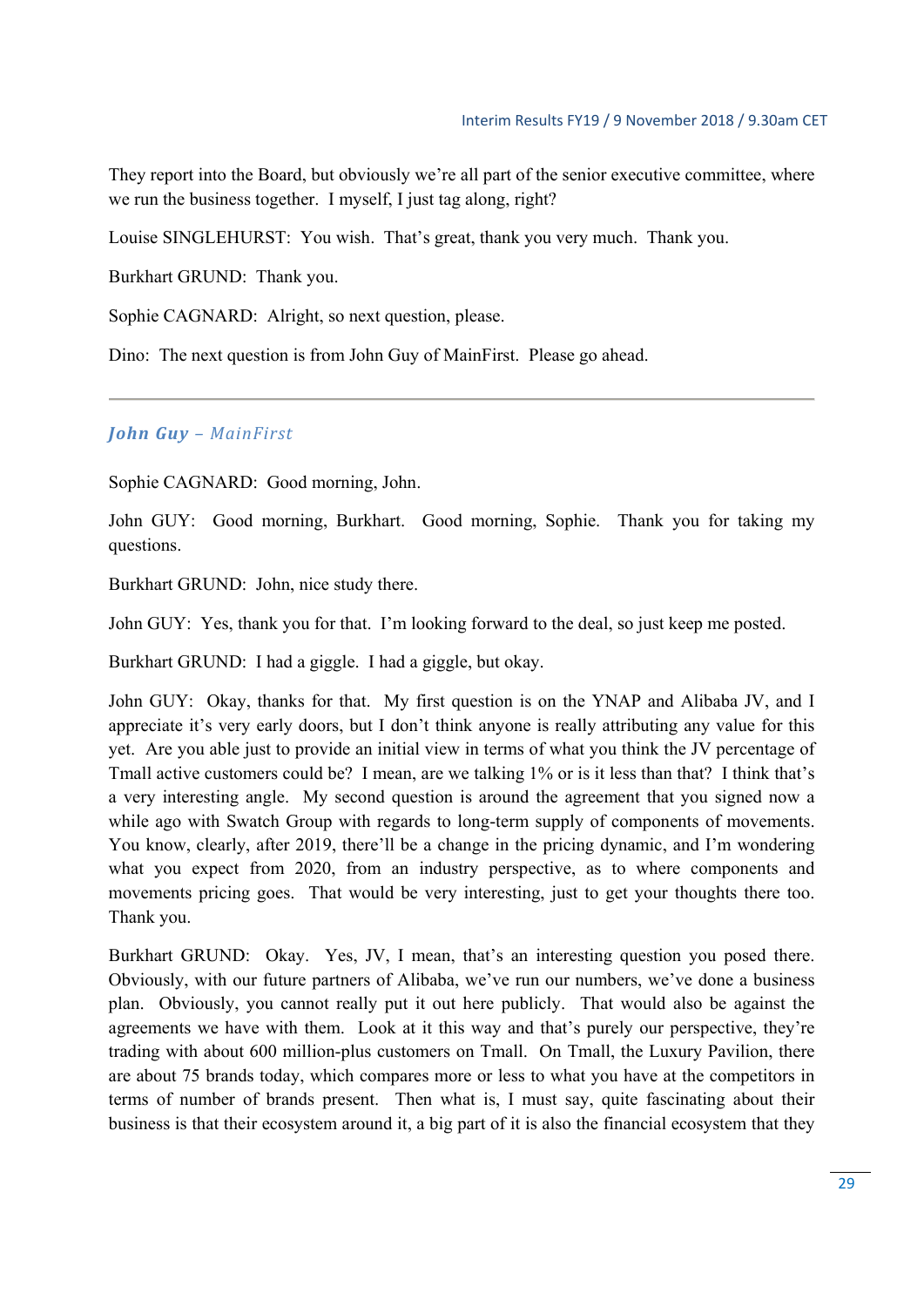have and financial through Alipay, and their Alimama marketing capabilities, is built so that traffic or, let's say, customer purchasing patterns are extremely well analysed and understood. I think their capabilities are way beyond ours. Actually the entire machine, I would say, is geared to driving traffic to these different destinations that they have. Luxury Pavilion obviously is a very exclusive part of their entire ecosystem, where the trading with luxury brands between the businesses and the consumers happens today, and we see significant upside there.

Now, it's a bit difficult to catch up with them, because their numbers evolve so quickly in terms of GMV growth, in terms of customer growth, in terms of transactional growth that I would be hard pressed today to say which part of, let's say, the 600 million customers will, over time, be driven towards Luxury Pavilion and towards YNAP. I know it's important to run simulations. I can't really speculate about that.

John GUY: Maybe just on that, sorry, Burkhart, just on that, I mean, we've seen that the 28 or so partner brands that were initially registered saw an average incremental user base of 6.5 million, with the highest-growth brand recruiting over 30 million customers, so I mean, this is a huge opportunity for you.

Burkhart GRUND: Yes. We clearly believe, but let's be clear, I mean, we've announced it, now we need to build it. Obviously, when you speak to Alibaba, for them, it's about technology, speed of execution and fulfilment, because this is, first and foremost, targeting the Chinese market or domestic market, and then the travelling Chinese. There, speed is of the essence, and we fully agree with that. Obviously, if we look at our part of the bargain, we, through YNAP, have, I must still say, quite an industry-leading capability to engage with Maisons, engage with the brands, third-party brands. Ours are a given, but third-party brands, they are considered as being neutral, and that's why we intend to keep it, and they have also programmes to curate and bring newness in terms of brands to customers. That is also something that very much plays out with the Chinese customer. When you have brands that are very strong, very powerful, customers perceive that they also want to have newness coming in, and we believe that with the Vanguard programme that YNAP launched, they have even increased and strengthened their capability to curate these brands, to discover them, to curate them, to bring them to the customer.

I think, once again, that is what we are focusing on, apart from, obviously, building the entire thing, and that's actually where we have had discussions with the brands after we announced. We've had good feedback. They're excited, as we are, about this opportunity, and we hope (TC: 01:50:00) that when we put it in place, that it's going to be a winning proposition for China. Once again, this is not necessarily about targeting a market share of X and being the leading and what have you. It is first and foremost fulfilling the needs of the customer. If we do that, then we'll probably be the leader and we believe that is the opportunity we have, but it is not about targeting specific market shares, but serving the customer.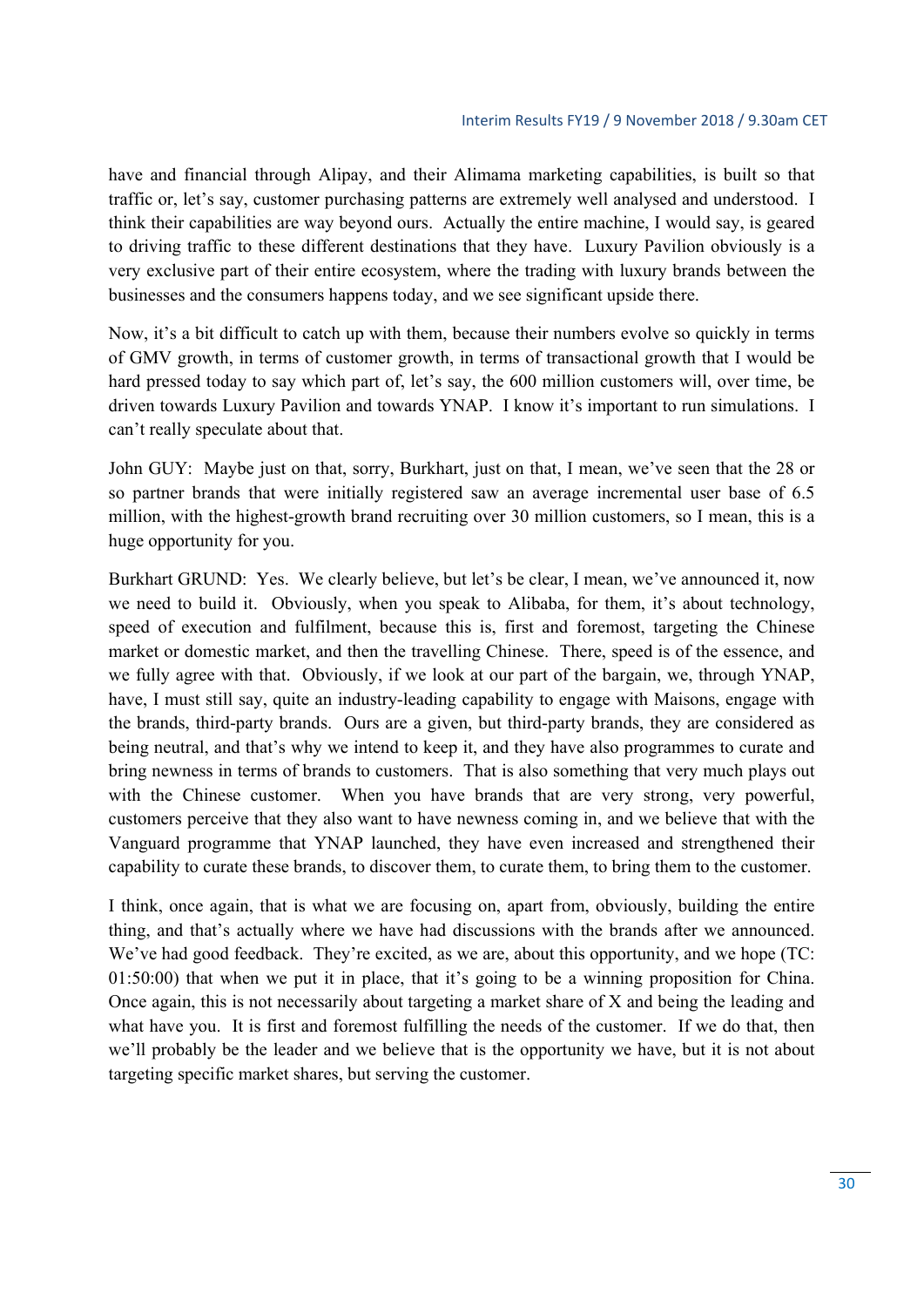John GUY: Great, thank you, and just any comment on the components and movements pricing would be fantastic.

Burkhart GRUND: Can't really comment on that. I mean, we have very good and constructive relationships with Swatch, and probably, you should ask that question to them. As we're party of discussions with them, you cannot really project that out to the industry, other than saying we have good constructive relationships over many years already and we intend to keep it that way. I think what we hear from them is they have the same view.

John GUY: Great, thank you very much indeed.

Burkhart GRUND: Thanks, John.

Sophie CAGNARD: Thank you, John. Next question, please. So we'll take, what, two more questions?

Dino: The next question is from Patrik Schwendimann of ZKB. Please go ahead.

#### *Patrik Schwendimann – Zürcher Kantonalbank*

Patrik SCHWENDIMANN: Good morning, Burkhart. Good morning, Sophie and James. First question, in H1, you had plus 30% in retail and plus 1% in wholesale. In H2, you have a really low basis in wholesale, so would it be a fair assumption to say that the gap between retail and wholesale will be lower in the second half of the year? That's my first question.

Burkhart GRUND: Yes, fair assumption.

Patrik SCHWENDIMANN: Second question regarding gross margin and OPEX, gross margin was 62.5% in H1 and just the OPEX was up 4% in H1. Would it be a fair assumption to expect similar rates in the full year? Thank you.

Sophie CAGNARD: Isn't it a guidance?

Burkhart GRUND: That sounds like a guidance question, right?

Sophie CAGNARD: Yes, it does to me.

Patrik SCHWENDIMANN: Just a fair assumption, not a guidance.

Burkhart GRUND: I think it's a fair assumption, yes, but as you know, we don't guide.

Patrik SCHWENDIMANN: So for both, for gross margin and OPEX?